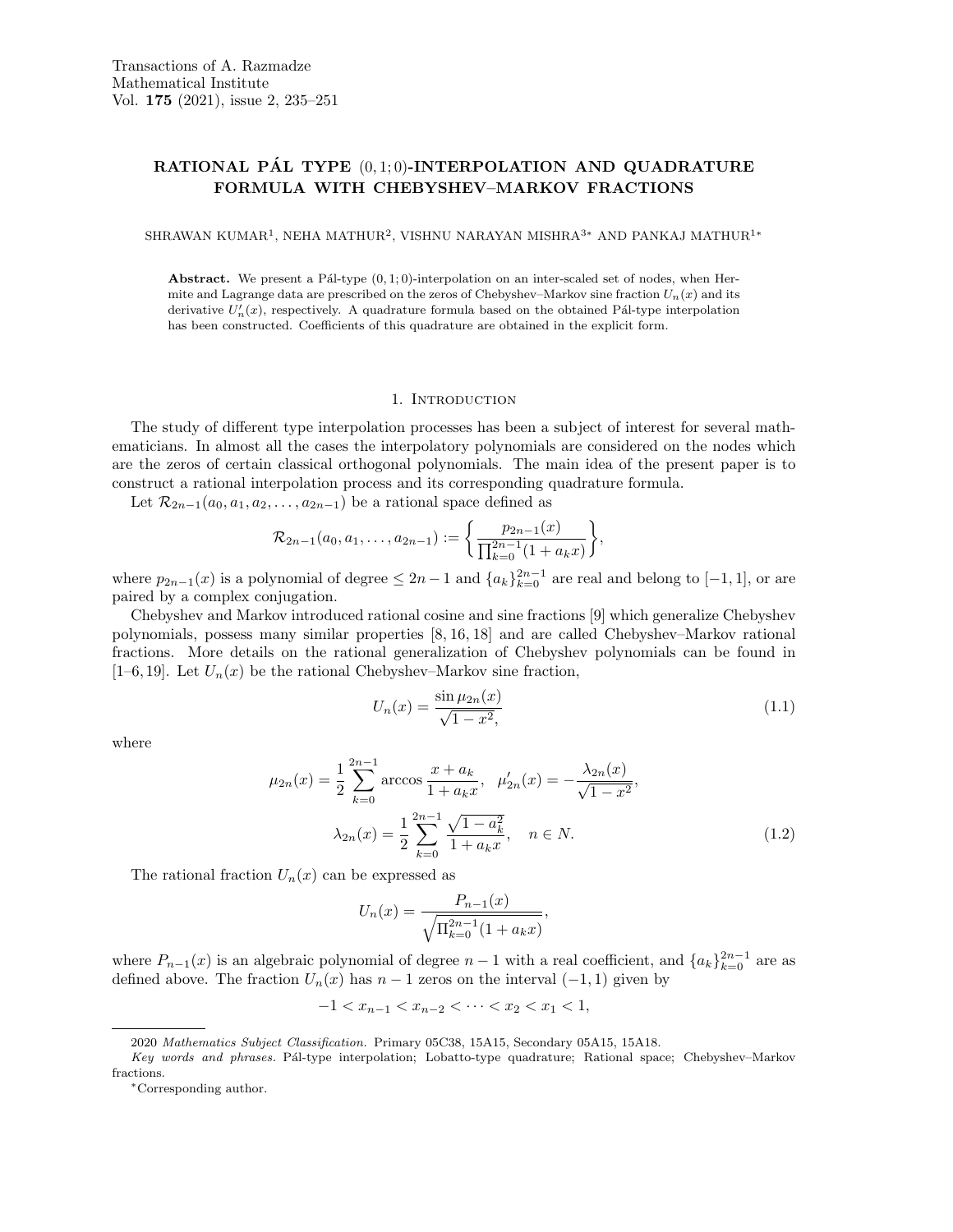with

$$
\mu_{2n}(x_k) = k\pi, \ k = 1, 2, \dots, n-1.
$$

Also, the rational function  $\lambda_{2n}(x)$  can be expressed as

$$
\lambda_{2n}(x) = \frac{p_{2n-1}(x)}{\prod_{k=0}^{2n-1} (1 + a_k x)},
$$

where  $p_{2n-1}(x)$  is a polynomial of degree atmost  $2n-1$ . It has no zeros in the interval [-1, 1]. On differentiating (1.1), we get

$$
U'_n(x) = \frac{-\cos\mu_{2n}(x)\lambda_{2n}(x)\sqrt{1-x^2} + x\sin\mu_{2n}(x)}{(1-x^2)^{3/2}}
$$
(1.3)

and

$$
U'_n(x_k) = -\frac{\lambda_{2n}(x_k)}{(1 - x_k^2)}.
$$
\n(1.4)

In 1962, Rusak [15] initiated the study of interpolation processes by means of rational functions on the interval [−1, 1]. The nodes were taken to be the zeros of Chebyshev–Markov rational fractions. In  $[13]$ , rational interpolation functions of Hermite–Fejer-type were constructed. Min  $[10]$  was the first, who considered the rational quasi-Hermite-type interpolation. He constructed the interpolated function and proved its uniform convergence for the continuous functions on the segment with the restriction that the poles of the approximating rational functions should not have limit points on the interval  $[-1, 1]$ . Based on the ideas of [13] and using the method, somewhat different from that of  $[10]$ , Rouba et al.  $[12]$ ,  $[14]$  revisited the rational interpolation functions of Hermite–Fejér-type. They also proved the uniform convergence of the interpolation process for the function  $f \in \mathcal{C}[-1,1]$ and obtained explicitly its corresponding Lobatto type quadrature formula. Recently, Shrawan Kumar et al. [7] studied the Radau type quadrature for an almost quasi-Hermite–Fejer-type interpolation in rational spaces.

In this paper, we have considered the existence and explicit representation of a Pál type  $(0, 1; 0)$ interpolation on the rational space  $\mathcal{R}_{3n-3}(a_0, a_1, \ldots, a_{2n-1})$ , when the Hermite and Lagrange data are prescribed on the zeros of  $U_n(x)$   $(\{x_k\}_{k=1}^{n-1})$  and its derivative  $U'_n(x)$   $(\{t_k\}_{k=1}^{n-2})$ , respectively. These zeros are inter-scaled such that

$$
-1 = x_n < x_{n-1} < t_{n-2} < x_{n-2} < \dots < x_2 < t_1 < x_1 < 1 = x_0.
$$

A quadrature formula corresponding to the interpolation process has also been obtained.

## 2. EXPLICIT REPRESENTATION OF PÁL TYPE  $(0, 1; 0)$ -INTERPOLATION

For any function  $f \in C[-1,1]$  the Pál type (0,1;0)-interpolation function  $W_n(x, f)$  satisfying the conditions

$$
\begin{cases}\nW_n(x_k, f) = f(x_k), & k = 0, 1, \dots, n, \\
W'_n(x_k, f) = \alpha_k, & k = 1, 2, \dots, n - 1, \\
W_n(t_k, f) = f(t_k), & k = 1, 2, \dots, n - 2,\n\end{cases}
$$
\n(2.1)

can be explicitly represented as

$$
W_n(x,f) = \sum_{k=0}^n f(x_k) E_k(x) + \sum_{k=1}^{n-1} \alpha_k D_k(x) + \sum_{k=1}^{n-2} f(t_k) C_k(x), \qquad (2.2)
$$

where  $\alpha_k$ ,  $k = 1, 2, ..., n-1$  are arbitrarily given real numbers,  $\{E_k(x)\}_{k=0}^n$ ,  $\{D_k(x)\}_{k=1}^{n-1}$  and  ${C_k(x)}_{k=1}^{n-2}$  are fundamental functions of the Pál type (0,1;0) interpolation  $W_n(x, f)$ , satisfying the following conditions: for  $k = 1, 2, \ldots, n - 2$ ,

$$
\begin{cases}\nC_k(x_j) = 0, & j = 0, 1, ..., n, \\
C'_k(x_j) = 0, & j = 1, 2, ..., n - 1, \\
C_k(t_j) = \delta_{jk}, & j = 1, 2, ..., n - 2,\n\end{cases}
$$
\n(2.3)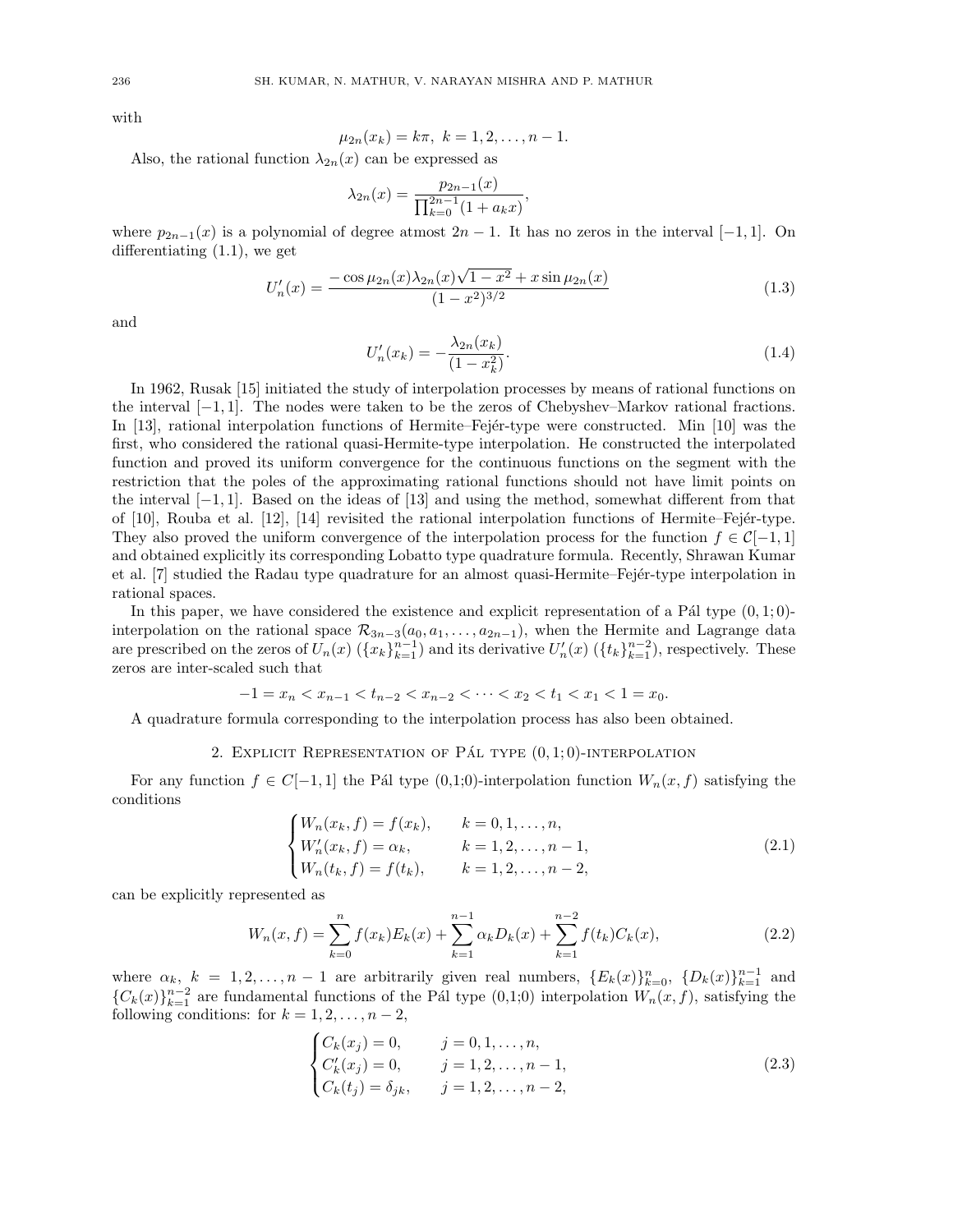for  $k = 1, 2, \ldots, n - 1$ ,

$$
\begin{cases}\nD_k(x_j) = 0, & j = 0, 1, ..., n, \\
D'_k(x_j) = \delta_{jk}, & j = 1, 2, ..., n - 1, \\
D_k(t_j) = 0, & j = 1, 2, ..., n - 2\n\end{cases}
$$
\n(2.4)

and for  $k = 0, 1, 2, ..., n$ ,

$$
\begin{cases}\nE_k(x_j) = \delta_{jk}, & j = 0, 1, ..., n, \\
E'_k(x_j) = 0, & j = 1, 2, ..., n - 1, \\
E_k(t_j) = 0, & j = 1, 2, ..., n - 2.\n\end{cases}
$$
\n(2.5)

In the following lemmas, we give the explicit representation of these fundamental functions of the Pál type  $(0, 1; 0)$ -interpolation  $W_n(x, f)$ .

**Lemma 1.** The fundamental functions  ${C_k(x)}_{k=1}^{n-2}$  satisfying conditions (2.3) can be explicitly represented for  $k = 1, 2, \ldots, n-2,$  as

$$
C_k(x) = \frac{(\lambda_{2n}(t_k))^{3/2} (1 - x^2) U_n^2(x) L_k(x)}{(1 - t_k^2) U_n^2(t_k) (\lambda_{2n}(x))^{3/2}},
$$
\n(2.6)

where  $U_n(x)$  are given by (1.1),  $\lambda_{2n}(x)$  are given by (1.2) and  $\{L_k(x)\}_{k=1}^{n-2}$  are given by

$$
L_k(x) = \frac{U'_n(x)}{(x - t_k)U''_n(t_k)}.
$$

*Proof.* We will show that  ${C_k(x)}_{k=1}^{n-2}$  given by (2.6) satisfies conditions (2.3). Obviously, for  $k =$  $1, 2, \ldots, n-2$ ,  $C_k(x_j) = 0$ ,  $j = 0, 1, \ldots, n$  and  $C'_k(x_j) = 0$ ,  $j = 1, 2, \ldots, n-1$ . Also, for  $j \neq k$ ,  $C_k(t_j) = 0, j = 1, \ldots, n-2$  and for  $j = k$ ,

$$
\lim_{x \to t_k} C_k(x) = \frac{(\lambda_{2n}(t_k))^{3/2}}{(1 - t_k^2)U_n^2(t_k)} \frac{(1 - t_k^2)U_n^2(t_k)}{(\lambda_{2n}(t_k))^{3/2}} \lim_{x \to t_k} L_k(x) = 1
$$
\nproof of the Lemma

which completes the proof of the Lemma.

**Lemma 2.** The fundamental functions  ${D_k(x)}_{k=1}^{n-1}$  satisfying conditions (2.4) can be explicitly represented for  $k = 1, 2, \ldots, n - 1$ , as

$$
D_k(x) = \frac{(\lambda_{2n}(x_k))^{3/2}}{(1 - x_k^2)(U_n'(x_k))^2} \frac{(1 - x^2)U_n(x)U_n'(x)\ell_k(x)}{(\lambda_{2n}(x))^{3/2}},
$$
\n(2.7)

where  $U'_n(x)$  are given by (1.3),  $\lambda_{2n}(x)$  are given by (1.2) and  $\{\ell_k(x)\}_{k=1}^{n-1}$  are given by

$$
\ell_k(x) = \frac{U_n(x)}{(x - x_k)U'_n(x_k)}.\t(2.8)
$$

*Proof.* Obviously, for  $k = 1, 2, ..., n - 1$ ,  $D_k(x_j) = 0$ ,  $j = 0, 1, ..., n$  and for  $j \neq k$ ,  $D'_k(x_j) = 0$ ,  $j = 1, 2, \ldots, n - 1$ , for  $j = k$ ,

$$
\lim_{x \to y_k} D'_k(x) = \left(\frac{(\lambda_{2n}(x_k))^{3/2}}{(1-x_k^2)(U'_n(x_k))^2}\right) \left(\frac{(1-x_k^2)U'_n(x_k)}{(\lambda_{2n}(x_k))^{3/2}}\right) \lim_{x \to x_k} \left(\frac{U_n(x)}{x-x_k}\right) = 1.
$$

Also,  $D_k(t_j) = 0$ ,  $j = 0, 1, ..., n$ , which shows that  $\{D_k(x)\}_{k=1}^{n-1}$ , given by  $(2.7)$ , satisfies all conditions  $(2.4)$  and hence completes the proof of the Lemma.

**Lemma 3.** The fundamental functions  ${E_k(x)}_{k=0}^n$  satisfying conditions (2.5) can be explicitly represented as

$$
E_0(x) = \frac{(\lambda_{2n}(1))^{3/2}}{2U_n^2(1)U_n'(1)} \frac{(1+x)U_n^2(x)U_n'(x)}{(\lambda_{2n}(x))^{3/2}},
$$
\n(2.9)

for  $k = 1, 2, ..., n - 1$ ,

$$
E_k(x) = \frac{(\lambda_{2n}(x_k))^{3/2}}{(1-x_k^2)U'_n(x_k)} \frac{(1-x^2)U'_n(x)}{(\lambda_{2n}(x))^{3/2}} \left(1 + b_k(x - x_k)\right) \ell_k^2(x),\tag{2.10}
$$

$$
\Box
$$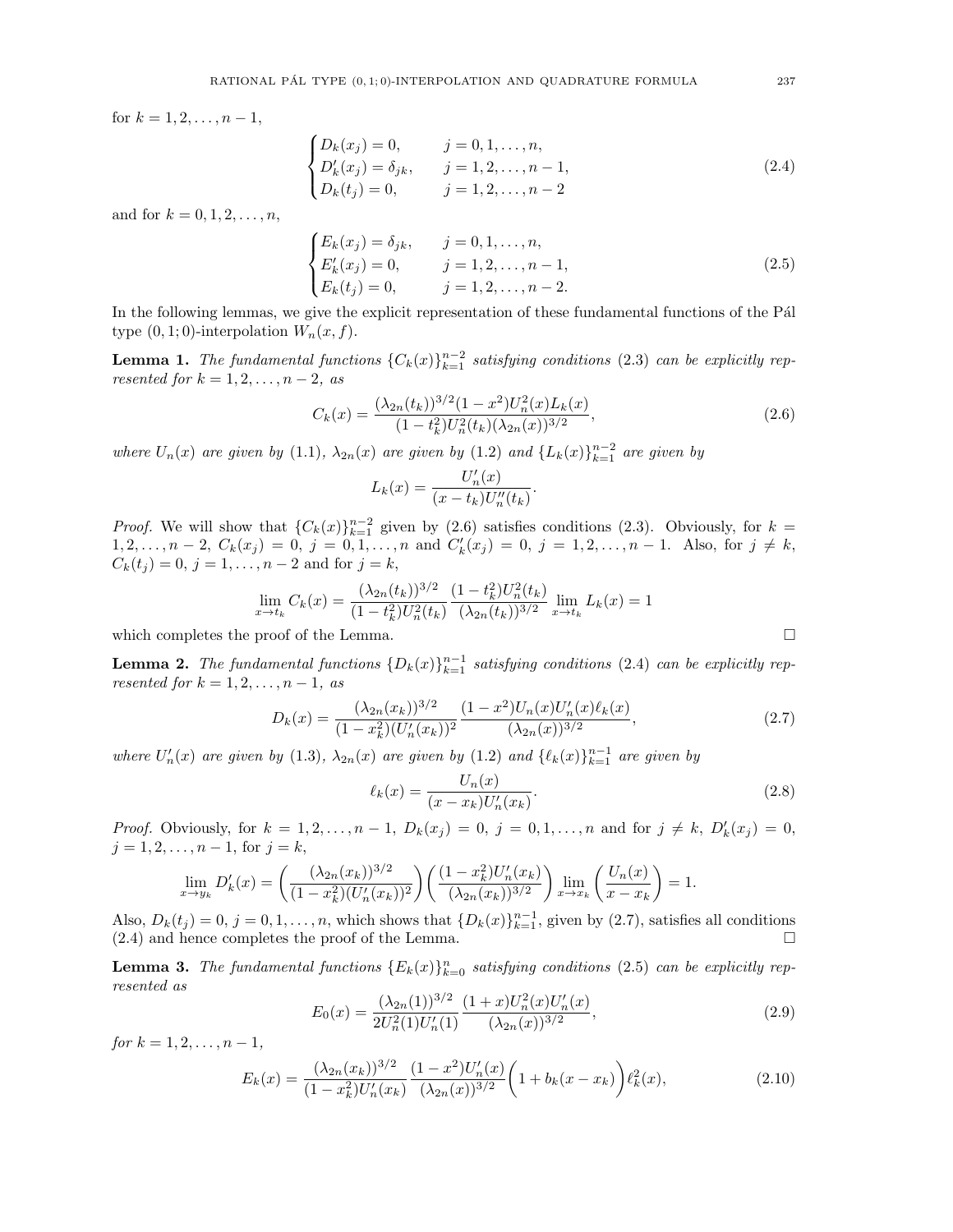$$
b_k = -\frac{x_k}{1 - x_k^2} - \frac{U_n''(x_k)}{U_n'(x_k)} + \frac{\lambda_{2n}'(x_k)}{2\lambda_{2n}(x_k)}
$$
(2.11)

and

$$
E_n(x) = \frac{(\lambda_{2n}(-1))^{3/2}}{2U_n^2(-1)U_n'(-1)} \frac{(1-x)U_n^2(x)U_n'(x)}{(\lambda_{2n}(x))^{3/2}}.
$$
\n(2.12)

*Proof.* Obviously, for  $j \neq k$ , we have  $E_k(x_j) = 0$ ,  $j = 0, 1, ..., n$  and for  $j = k$ , using de L'Hospital's rule and (1.4), we have

$$
\lim_{x \to x_k} E_k(x) = \frac{(1 - x_k^2)}{\lambda_{2n}^2(x_k)} \left( \lim_{x \to x_k} \frac{\sin \mu_{2n}(x)}{(x - x_k)} \right)^2
$$

$$
= \frac{(1 - x_k^2)}{\lambda_{2n}^2(x_k)} \left( \lim_{x \to x_k} \frac{-\lambda_{2n}(x) \cos \mu_{2n}(x)}{\sqrt{1 - x^2}} \right)^2 = 1.
$$

Also, for  $k = 1, 2, ..., n - 1$ , we have  $E_k(t_j) = 0, j = 1, 2, ..., n - 2$ .

On differentiating  $(2.10)$  with respect to x and using  $(1.4)$ , we get

$$
E'_{k}(x) = \frac{(1 - x_{k}^{2})}{U'_{n}(x_{k})(\lambda_{2n}(x_{k}))^{1/2}} \left[ \frac{2U'_{n}(x)\{1 + b_{k}(x - x_{k})\}}{(\lambda_{2n}(x))^{3/2}} \left( \frac{\sin \mu_{2n}(x)}{x - x_{k}} \right)^{'} + \left( \frac{b_{k}U'_{n}(x) + \{1 + b_{k}(x - x_{k})\}U''_{n}(x)}{(\lambda_{2n}(x))^{3/2}} - \frac{3\lambda'_{2n}(x)U'_{n}(x)\{1 + b_{k}(x - x_{k})\}}{2(\lambda_{2n}(x))^{5/2}} \right) \left( \frac{\sin \mu_{2n}(x)}{x - x_{k}} \right) \left[ \left( \frac{\sin \mu_{2n}(x)}{x - x_{k}} \right)^{3/2} \right],
$$

then for  $j \neq k$ , we have  $E'_k(x_j) = 0$ ,  $j = 1, 2, \ldots, n - 1$  and for  $j = k$ ,

$$
\lim_{x \to x_k} E'_k(x) = \frac{(1 - x_k^2)}{U'_n(x_k)(\lambda_{2n}(x_k))^{1/2}} \left[ \frac{2U'_n(x_k)}{(\lambda_{2n}(x_k))^{3/2}} \left( \lim_{x \to x_k} \left( \frac{\sin \mu_{2n}(x)}{x - x_k} \right) \left( \frac{\sin \mu_{2n}(x)}{x - x_k} \right)' \right) + \left( \frac{b_k U'_n(x_k) + U''_n(x_k)}{(\lambda_{2n}(x_k))^{3/2}} - \frac{3\lambda'_{2n}(x_k)U'_n(x_k)}{2(\lambda_{2n}^2(x_k))^{5/2}} \right) \left( \lim_{x \to x_k} \frac{\sin \mu_{2n}(x)}{x - x_k} \right)^2 \right].
$$

We know that

$$
\lim_{x \to x_k} \frac{\sin \mu_{2n}(x)}{(x - x_k)} = \mu'_{2n}(x_k) \cos \mu_{2n}(x_k) = -\frac{\lambda_{2n}(x_k)}{\sqrt{1 - x_k^2}}
$$

and

$$
\lim_{x \to x_k} \left( \frac{\sin \mu_{2n}(x)}{x - x_k} \right)' = \frac{1}{2} \cos \mu_{2n}(x_k) \mu_{2n}''(x_k),
$$

where

$$
\mu_{2n}''(x) = -\frac{x\lambda_{2n}(x) + (1 - x^2)\lambda_{2n}'(x)}{(1 - x^2)^{3/2}},
$$

therefore

$$
\lim_{x \to x_k} E'_k(x) = \left[ \frac{x_k}{1 - x_k^2} + \frac{U''_n(x_k)}{U'_n(x_k)} - \frac{\lambda'_{2n}(x_k)}{2\lambda_{2n}(x_k)} + b_k \right] = 0,
$$

due to (2.11) which shows that  ${E_k(x)}_{k=1}^{n-1}$  given by (2.10) satisfy all the conditions given by (2.5) for  $k = 1, 2, \ldots, n - 1$ .

Similarly, we can show that  $E_0$  and  $E_n(x)$  given by (2.9) and (2.12), respectively, satisfy conditions  $(2.5)$  for  $k = 0$  and  $(2.5)$ , for  $k = n$ , respectively, which completes the proof of the Lemma.

**Remark 4.** The Pál type  $(0, 1; 0)$ -interpolation  $W_n(f, x)$ , satisfying conditions  $(2.1)$  can be explicitly represented as  $(2.2)$  with the help of Lemmas 1–3. Taking all  $a_i$ 's as zero,  $W_n(f, x)$  reduces to the interpolated polynomials of degree  $\leq 3n-3$ .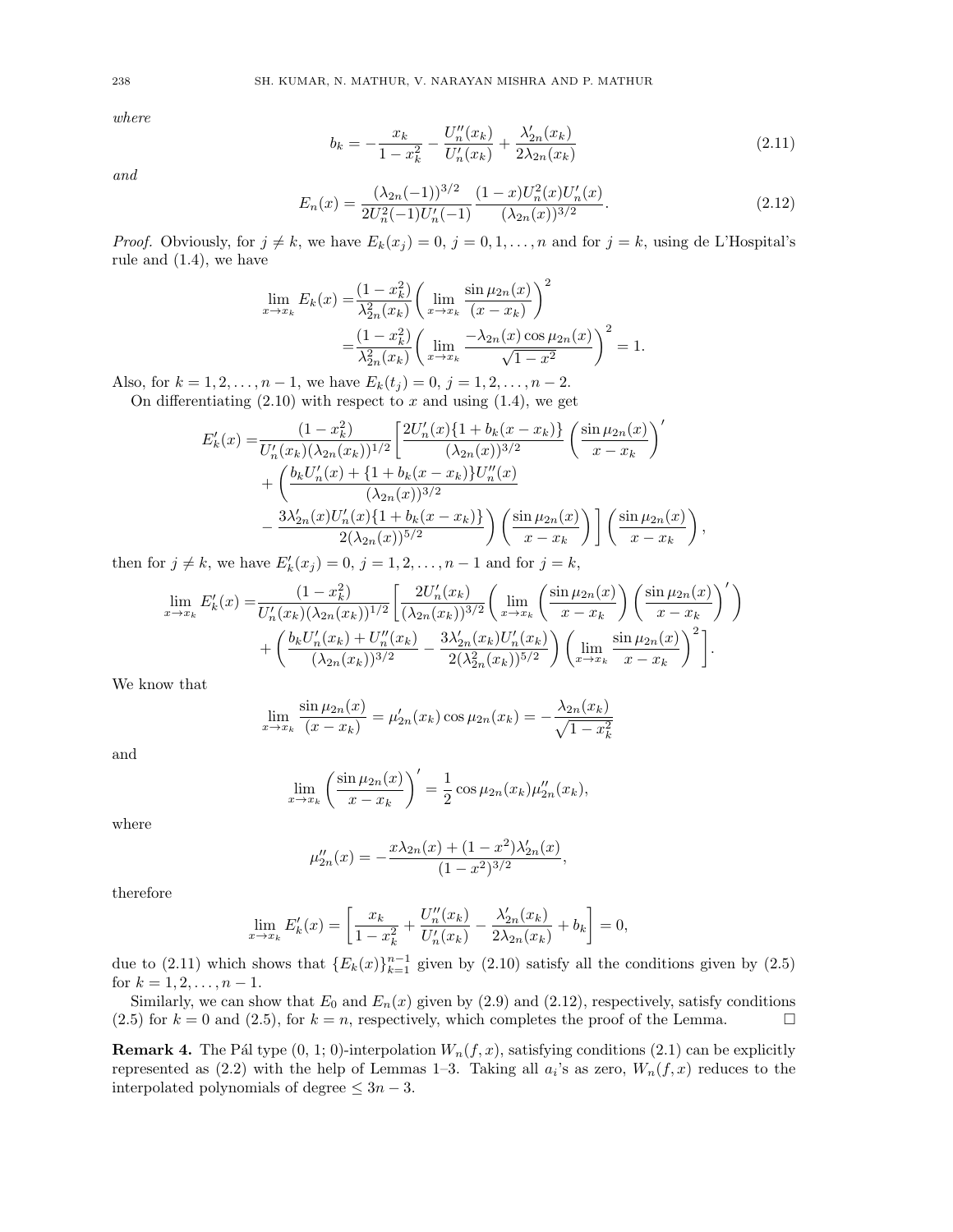**Theorem 5.** The function  $W_n(f, x)$  is a rational function, that is,

$$
W_n(f, x) \in \mathcal{R}_{3n-3}(a_0, a_1, a_2, \ldots, a_{2n-1}).
$$

*Proof.* Since  $U_n \in \mathcal{R}_{n-1}(a_0, a_1, \ldots, a_{2n-1})$ , we can express it as

$$
U_n(x) := \frac{S_{n-1}(x)}{S_n^*(x)},
$$

where  $S_n^*(x) := \sqrt{\prod_{k=0}^{2n-1}(1 + xa_k)}$ ,  $S_{n-1}(x) := c_{n-1}(x - x_1)(x - x_2) \dots (x - x_{n-1})$  and  $c_{n-1}$  depends on n and  ${a_k}_{k=0}^{2n-1}$ . So, we have

$$
\ell_k(x) = \frac{S_n^*(x_k)}{S_n^*(x)} q_k(x), \quad k = 1, 2, \dots, n-1,
$$

where

$$
q_k(x) := \frac{S_{n-1}(x)}{S'_{n-1}(x_k)(x-x_k)}, \quad k = 1, 2, \dots, n-1.
$$

Thus  $\ell_k(x) \in \mathcal{R}_{n-2}(a_0, a_1, \ldots, a_{2n-1})$ . Similarly, we can express

$$
U'_n(x) := \frac{Q_{n-2}(x)}{S_n^*(x)},
$$

where  $Q_{n-1}(x) := d_{n-1}(x-t_1)(x-t_2)...(x-t_{n-2})$  and  $d_{n-1}$  depends on n and  $\{a_k\}_{k=0}^{2n-1}$ . Then

$$
L_k(x) = \frac{S_n^*(t_k)}{S_n^*(x)} q_k^*(x), \quad k = 1, 2, \dots, n-1,
$$

where

$$
q_k^*(x) := \frac{Q_{n-2}(x)}{Q'_{n-2}(t_k)(x-t_k)}, \quad k = 1, 2, \dots, n-2.
$$

Thus  $L_k(x) \in \mathcal{R}_{n-3}(a_0, a_1, \ldots, a_{2n-1})$ . Hence, by (2.6), (2.7) and (2.10) the lemma follows.

**Remark 6.** Notice that the poles of the rational function  $W_n(f, x)$  can be found from the equality  $\lambda_{2n}(x) = 0$ . They depend on the parameters  $a_k, k = 0, 1, ..., 2n-1$ . The relationship between the zeros of the function  $\lambda_{2n}(x)$  and the parameters  $a_k$  is described in [17].

### 3. Quadrature Formula

Under the same assumption on the parameters  $a_1, a_2, \ldots, a_{2n}$ , we consider the following Pál type  $(0, 1; 0)$ -interpolation.

For the given function f defined on  $[-1, 1]$ , we define the function

$$
V_n(f, x) = \sum_{k=0}^n f(x_k) \Omega_k(x) + \sum_{k=1}^{n-1} \alpha_k \sigma_k(x) + \sum_{k=1}^{n-2} f(t_k) \gamma_k(x), \tag{3.1}
$$

where, for  $k = 1, 2, ..., n - 1$ ,

$$
\Omega_k(x) = \frac{(1-x^2)U'_n(x)}{(1-x_k^2)U'_n(x_k)} \left[ 1 - 2\left( \frac{U''_n(x_k)}{U'_n(x_k)} + \frac{x_k}{(1-x_k^2)} \right)(x-x_k) \right] \ell_k^2(x),
$$
  
\n
$$
\Omega_0(x) = \frac{(1+x)U_n^2(x)U'_n(x)}{2U_n^2(1)U'_n(1)}, \quad \Omega_n(x) = \frac{(1-x)U_n^2(x)U'_n(x)}{2U_n^2(-1)U'_n(-1)},
$$

for  $k = 1, 2, \ldots, n - 1$ ,

$$
\sigma_k(x) = \frac{(1-x^2)U_n(x)U_n'(x)\ell_k(x)}{(1-x_k^2)(U_n'(x_k))^2}
$$

and for  $k = 1, 2, ..., n - 2$ ,

$$
\gamma_k(x) = \frac{(1-x^2)U_n^2(x)L_k(x)}{(1-t_k^2)U_n^2(t_k)}.
$$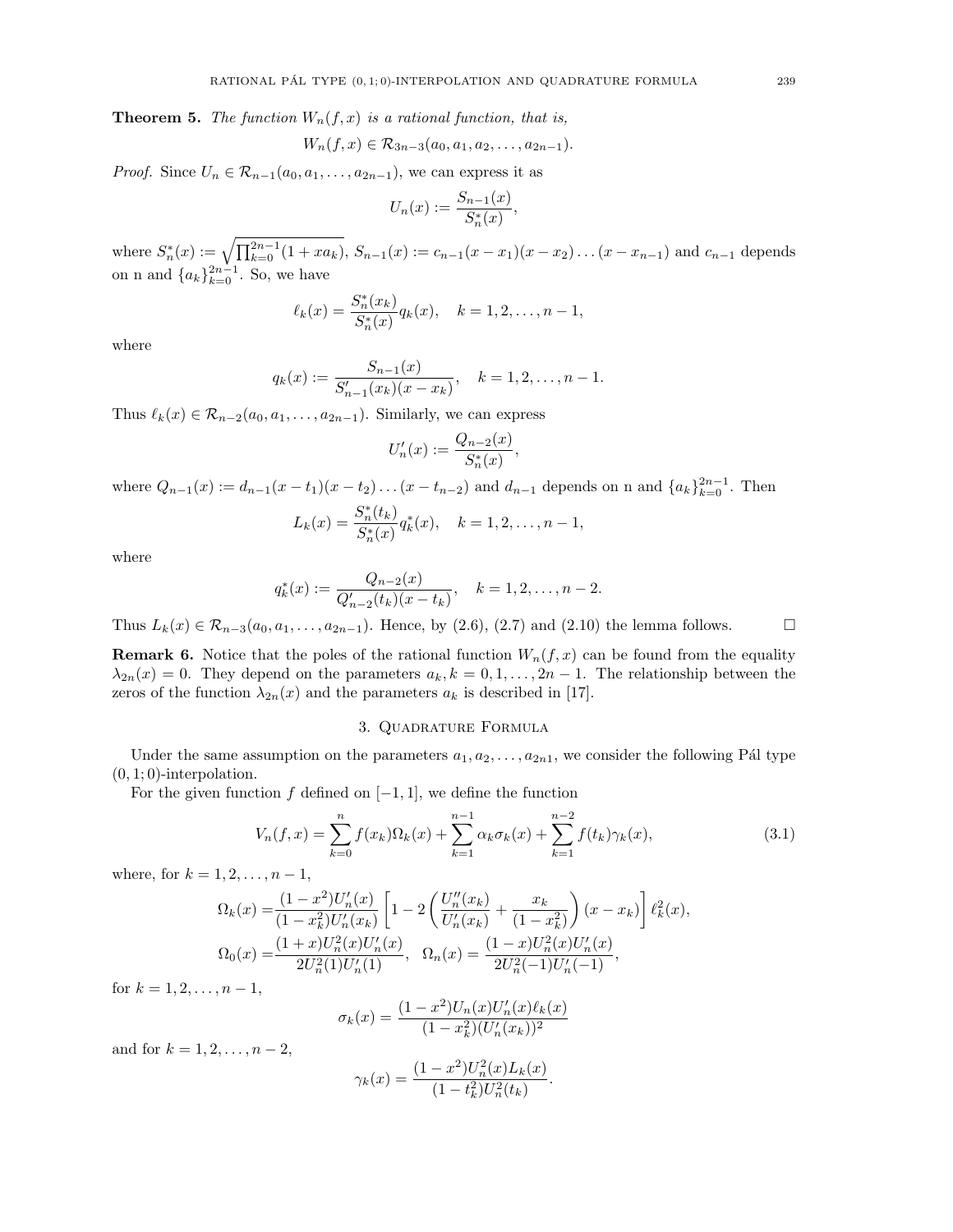The function  $V_n(x)$  given by (3.1), satisfies conditions (2.1) and hence is the P<sup>{a}</sup>l type (0,1; 0)interpolation, and

$$
V_n(f,x) \in \mathcal{R}_{3n-3}(a_1,a_2,\ldots,a_{2n-1}).
$$

The quadrature formula corresponding to the interpolatory function (3.1) is given by

$$
\int_{-1}^{1} (1 - x^2) f(x) dx \approx \sum_{k=0}^{n} f(x_k) \int_{-1}^{1} (1 - x^2) \Omega_k(x) dx
$$
  
+ 
$$
\sum_{k=1}^{n-1} f'(x_k) \int_{-1}^{1} (1 - x^2) \sigma_k(x) dx + \sum_{k=1}^{n-2} f(y_k) \int_{-1}^{1} (1 - x^2) \gamma_k(x) dx
$$
  

$$
\approx \sum_{k=0}^{n} E_k f(x_k) + \sum_{k=1}^{n-1} D_k f'(x_k) + \sum_{k=1}^{n-2} C_k f(y_k),
$$
 (3.2)

where

$$
E_k = \int_{-1}^{1} (1 - x^2) \Omega_k(x) dx, \quad k = 0, 1, \dots, n,
$$
\n(3.3)

$$
D_k = \int_{-1}^{1} (1 - x^2) \sigma_k(x) dx, \quad k = 1, 2, \dots, n - 1,
$$
\n(3.4)

$$
C_k = \int_{-1}^{1} (1 - x^2) \gamma_k(x) dx, \quad k = 1, 2, \dots, n - 2.
$$
 (3.5)

Theorem 7. The quadrature formula (3.2) can be expressed as

$$
\int_{-1}^{1} (1 - x^2) f(x) dx = \sum_{k=1}^{n-1} \left( \frac{2\pi (1 - x_k^2)^{3/2}}{\lambda_{2n}(x_k)} \right) f(x_k).
$$
\n(3.6)

Remark 8. The quadrature formula (3.6) can be evaluated by finding the value of the integrals  $(3.3), (3.4)$  and  $(3.5)$ . These integrals have singularities lying in the interval  $[-1, 1]$ . The integrals are evaluated by performing suitable transformations and using the Cauchy residue theorem at the poles which lie in the interval.

To prove Theorem 7, we shall need the following lemmas below.

**Lemma 9.** For  $D_k$ ,  $k = 1, 2, ..., n - 1$ , given by (3.4), we have

$$
D_k = \frac{1}{(1 - x_k^2)(U_n'(x_k))^3} \int_{-1}^1 \frac{(1 - x^2)^2 U_n^2(x) U_n'(x)}{(x - x_k)} dx = 0.
$$

*Proof.*  $D_k$  for  $k = 1, 2, ..., n - 1$ , given by (3.4), can be represented as

$$
D_k = \frac{1}{(1 - x_k^2)(U_n'(x_k))^3} I_k,
$$
\n(3.7)

where

$$
I_k = \int_{-1}^{1} \frac{(1-x^2)^2 U_n^2(x) U_n'(x)}{(x-x_k)} dx
$$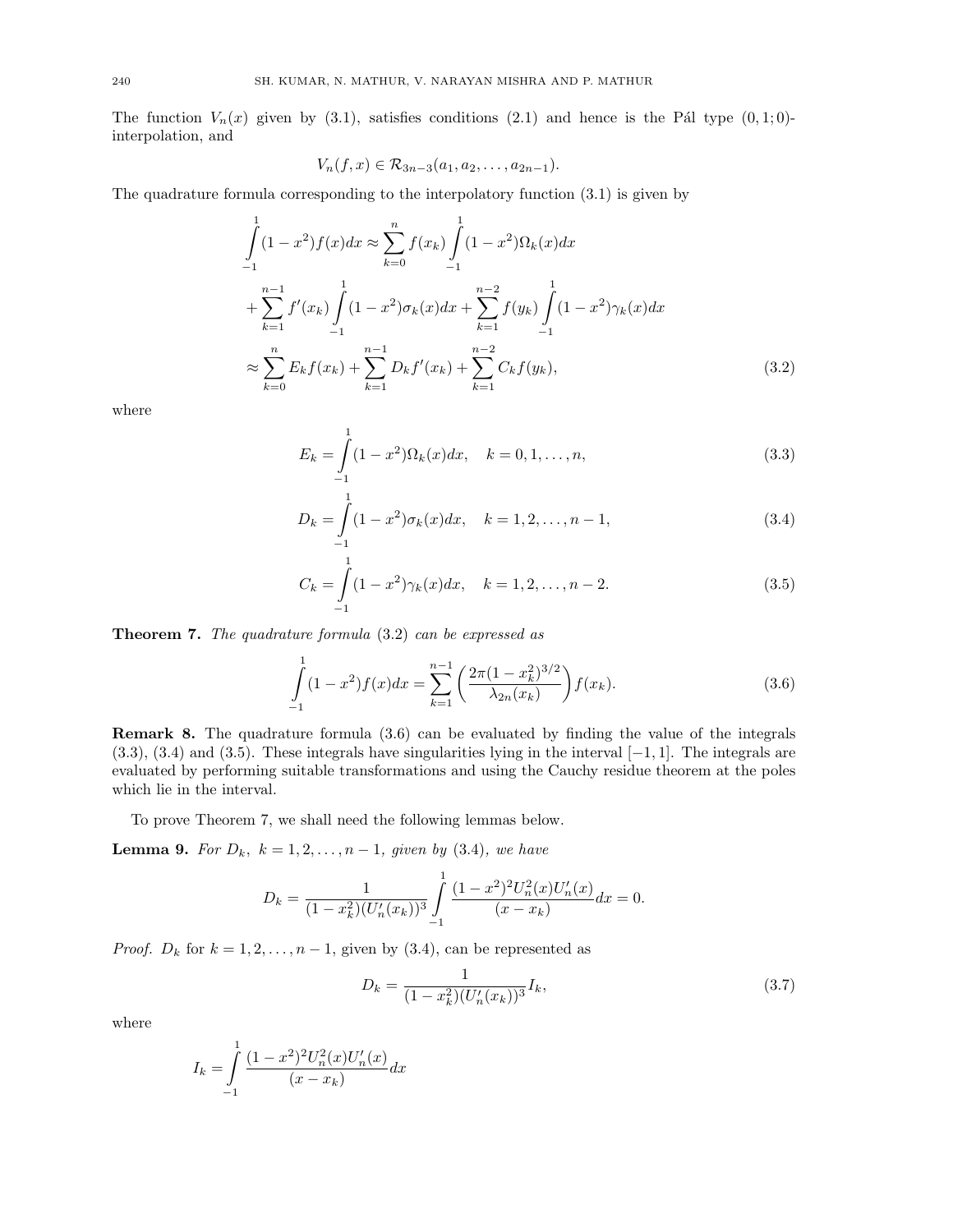$$
= \int_{-1}^{1} \frac{\sin^2 \mu_{2n}(x)}{(x - x_k)} \left( \frac{x \sin \mu_{2n}(x) - \cos \mu_{2n}(x) \lambda_{2n}(x) \sqrt{1 - x^2}}{\sqrt{1 - x^2}} \right) dx = I_{k1} - I_{k2},
$$

$$
I_{k1} = \int_{-1}^{1} \frac{x \sin^3 \mu_{2n}(x)}{(x - x_k)\sqrt{1 - x^2}} dx
$$
\n(3.8)

and

$$
I_{k2} = \int_{-1}^{1} \frac{\sin^2 \mu_{2n}(x) \cos \mu_{2n}(x) \lambda_{2n}(x)}{(x - x_k)} dx.
$$
 (3.9)

Consider the transformation

1

$$
x = \frac{1 - y^2}{1 + y^2} \tag{3.10}
$$

which gives

$$
dx = -\frac{4y}{(1+y^2)^2}dy,\t\t(3.11)
$$

$$
\sqrt{1 - x^2} = \frac{2y}{(1 + y^2)},\tag{3.12}
$$

$$
(x - x_k) = \frac{-2(y^2 - y_k^2)}{(1 + y^2)(1 + y_k^2)}.
$$
\n(3.13)

We know that

$$
\sin \mu_{2n} \left( \frac{1 - y^2}{1 + y^2} \right) = \sin \phi_{2n}(y),\tag{3.14}
$$

where  $\sin \phi_{2n}(y)$  is Bernstein's sine fraction

$$
\sin \phi_{2n}(y) = \frac{1}{2i} \left( \chi_n(y) - \chi_n^{-1}(y) \right),\tag{3.15}
$$

where

$$
\chi_n(y) = \prod_{j=0}^{2n-1} \frac{y - z_j}{y - \bar{z}_j}
$$

and  $z_k$  are the roots of the equations  $y^2 + (1+a_k)(1-a_k)^{-1} = 0$ ,  $\mathcal{I}z_k > 0$ ,  $k = 0, 1, ..., 2n-1$ . Taking into account the assumptions on the parameters  $a_k$ ,  $k = 0, 1, ..., 2n - 1$ , we have the following: 1)  $z_0 = i$ , 2) if  $a_k$  and  $a_l$  are paired by a complex conjugation, then the corresponding numbers  $z_k$ and  $z_l$  are symmetric with respect to the imaginary axis. Besides, the function  $\sin \phi_{2n}(y)$  has zeros at  $\pm y_k, y_k = \sqrt{(1-x_k)/(1+x_k)}, k = 1, 2, \ldots, n-1$ . Thus, by using transformation  $(3.10)$ – $(3.13)$  and (3.14) in (3.8), we get

$$
I_{k1} = -\frac{1+y_k^2}{2} \int_{-\infty}^{\infty} \left( \frac{1-y^2}{1+y^2} \right) \frac{\sin^3 \phi_{2n}(y)}{(y^2 - y_k^2)} dy
$$
  
= 
$$
-\frac{1+y_k^2}{2} \lim_{z \to y_k, \mathcal{I}z_k > 0} J_{k1}(z),
$$

where

$$
J_{k1}(z) = \int_{-\infty}^{\infty} \left( \frac{1 - y^2}{1 + y^2} \right) \frac{\sin^3 \phi_{2n}(y)}{(y^2 - z^2)} dy.
$$

From (3.14), we have

$$
\sin^3 \phi_{2n}(y) = -\frac{1}{8i} \left( \chi_n^3(y) - 3\chi_n(y) + 3\chi_n^{-1}(y) - \chi_n^{-3}(y) \right). \tag{3.16}
$$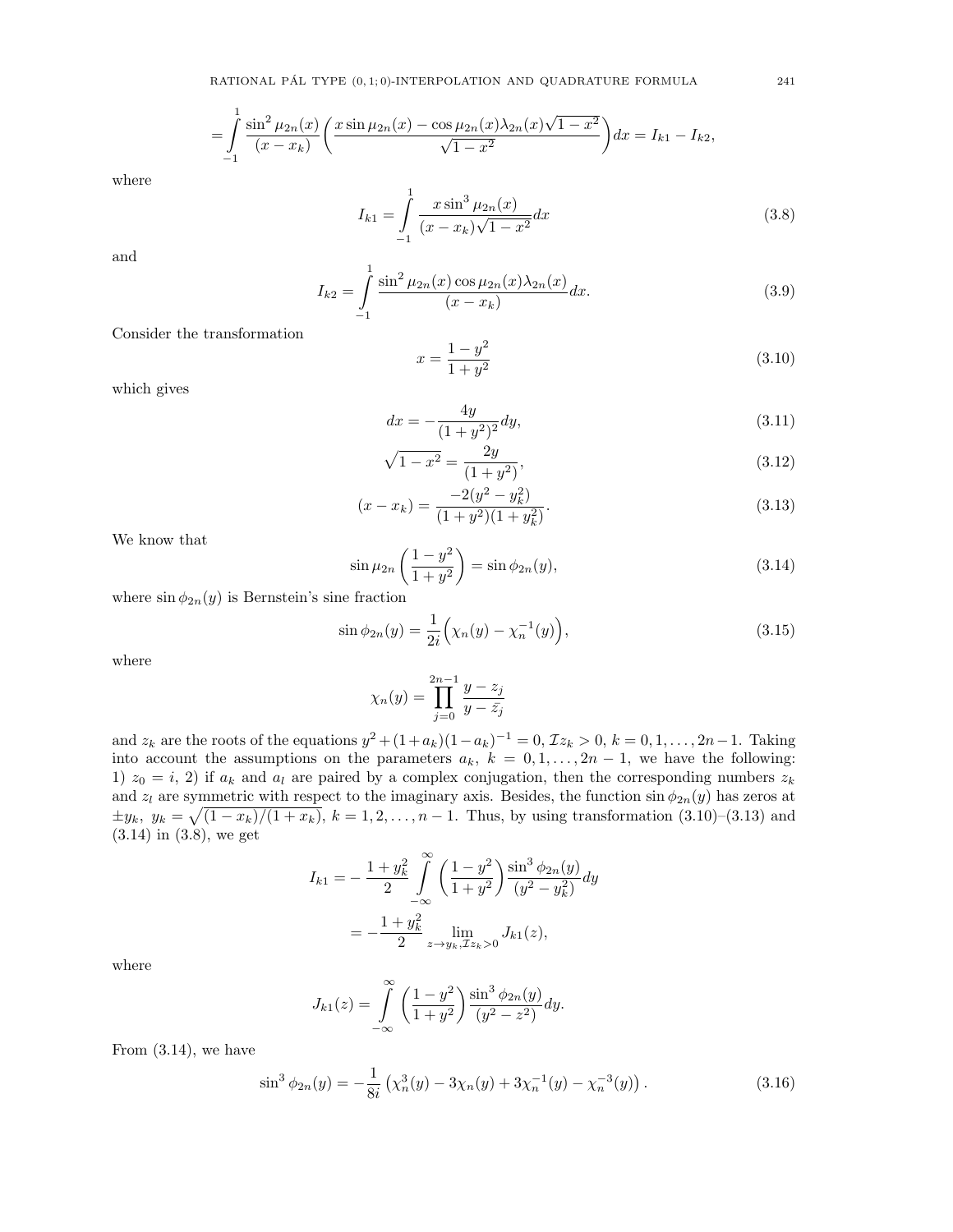Thus

$$
J_{k1}(z) = \frac{1}{8i} \Big( J_{k11}(z) - 3J_{k12}(z) + 3J_{k13}(z) - J_{k14}(z) \Big), \tag{3.17}
$$

where

$$
J_{k11}(z) = \int_{-\infty}^{\infty} \left(\frac{1-y^2}{1+y^2}\right) \frac{\chi_n^3(y)}{(y^2 - z^2)} dy,
$$
  

$$
J_{k12}(z) = \int_{-\infty}^{\infty} \left(\frac{1-y^2}{1+y^2}\right) \frac{\chi_n^{-3}(y)}{(y^2 - z^2)} dy,
$$
  

$$
J_{k13}(z) = \int_{-\infty}^{\infty} \left(\frac{1-y^2}{1+y^2}\right) \frac{\chi_n(y)}{(y^2 - z^2)} dy
$$

and

$$
J_{k14}(z) = \int_{-\infty}^{\infty} \left( \frac{1 - y^2}{1 + y^2} \right) \frac{\chi_n^{-1}(y)}{(y^2 - z^2)} dy.
$$

Since  $z_0 = i$ , thus the integrand of  $J_{k11}(z)$  has only a singular point  $y = z$  in the upper half plane. Thus by the residue theorem, we have

$$
J_{k11}(z) = 2\pi i \lim_{y \to z} \left( \frac{1 - y^2}{1 + y^2} \right) \frac{\chi_n^3(y)}{(y + z)}
$$
  
= 
$$
\left( \frac{1 - z^2}{1 + z^2} \right) \frac{\chi_n^3(z)}{z} \pi i.
$$
 (3.18)

Similarly,

$$
J_{k12}(z) = \left(\frac{1-z^2}{1+z^2}\right) \frac{\chi_n^{-3}(z)}{z} \pi i,
$$
\n(3.19)

$$
J_{k13}(z) = \left(\frac{1-z^2}{1+z^2}\right) \frac{\chi_n(z)}{z} \pi i
$$
\n(3.20)

and

$$
J_{k14}(z) = \left(\frac{1-z^2}{1+z^2}\right) \frac{\chi_n^{-1}(z)}{z} \pi i
$$
\n(3.21)

Using (3.18), (3.19), (3.20) and (3.21) in (3.17), we get

$$
J_{k1}(z) = \frac{1}{8i} \left( \left( \frac{1-z^2}{1+z^2} \right) \frac{\chi_n^3(z)}{z} \pi i - \left( \frac{1-z^2}{1+z^2} \right) \frac{\chi_n^{-3}(z)}{z} \pi i - 3 \left( \frac{1-z^2}{1+z^2} \right) \frac{\chi_n(z)}{z} \pi i + 3 \left( \frac{1-z^2}{1+z^2} \right) \frac{\chi_n^{-1}(z)}{z} \pi i \right).
$$

Taking the limit as  $\lim_{z \to y_k, \mathcal{I}z_k > 0}$  and using  $\chi_n(y_k) = 1$ , it follows that

$$
I_{k1} = 0.\t\t(3.22)
$$

Now we evaluate  $I_{k2}$ , given by (3.9). Using (3.11) and (3.13) in (3.9), we get

$$
I_{k2} = -(1+y_k^2) \int_{-\infty}^{\infty} \frac{y\lambda_{2n} \left(\frac{1-y^2}{1+y^2}\right) \sin^2 \mu_{2n} \left(\frac{1-y^2}{1+y^2}\right) \cos \mu_{2n} \left(\frac{1-y^2}{1+y^2}\right)}{(1+y^2)(y^2-y_k^2)} dy.
$$

We know that

$$
\cos \mu_{2n} \left( \frac{1 - y^2}{1 + y^2} \right) = \cos \phi_{2n}(y),
$$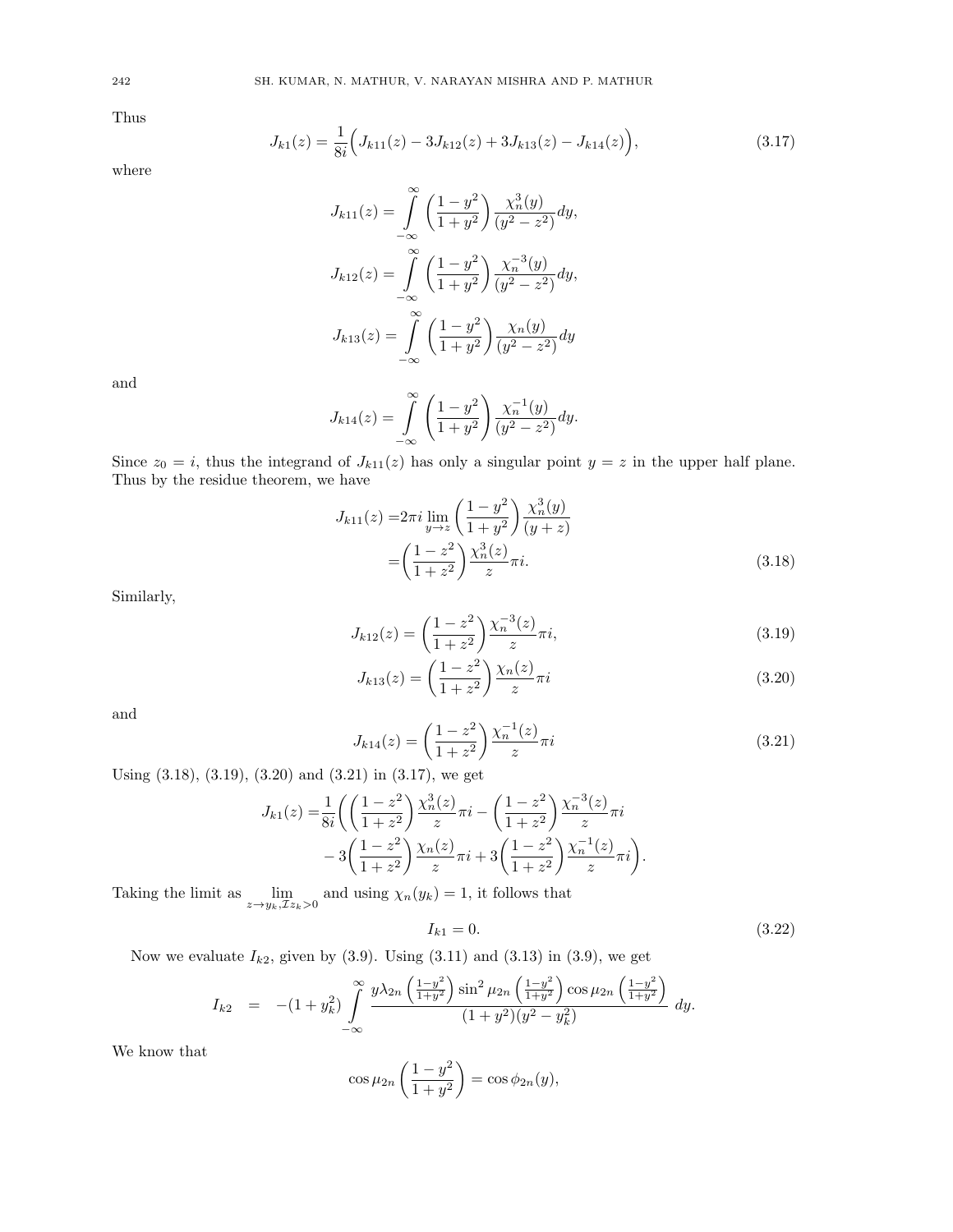where  $\cos \phi_{2n}(y)$  is Bernstein's cosine fraction

$$
\cos \phi_{2n}(y) = \frac{1}{2} \left( \chi_n(y) + \chi_n^{-1}(y) \right). \tag{3.23}
$$

Thus by  $(3.14)$  and  $(3.23)$ , we have

$$
I_{k2} = -(1+y_k^2) \lim_{z \to y_k, \Im z_k > 0} \int_{-\infty}^{\infty} \frac{y\lambda_{2n} \left(\frac{1-y^2}{1+y^2}\right) \sin^2 \phi_{2n}(y) \cos \phi_{2n}(y)}{(1+y^2)(y^2 - z^2)} dy.
$$

By virtue of  $(3.14)$  and  $(3.23)$ , we have

$$
\sin^2 \phi_{2n}(y) \cos \phi_{2n}(y) = -\frac{1}{8} \left( \chi_n^3(y) + \chi_n^{-3}(y) - \chi_n(y) - \chi_n^{-1}(y) \right). \tag{3.24}
$$

Thus

$$
I_{k2} = \frac{(1+y_k^2)}{8} \lim_{z \to y_k, \Im z_k > 0} \left( J_{k21}(z) + J_{k22}(z) - J_{k23}(z) - J_{k24}(z) \right),\tag{3.25}
$$

where

$$
J_{k21}(z) = \int_{-\infty}^{\infty} \frac{y\lambda_{2n} \left(\frac{1-y^2}{1+y^2}\right) \chi_n^3(y)}{(1+y^2)(y^2 - z^2)} dy,
$$
  

$$
J_{k22}(z) = \int_{-\infty}^{\infty} \frac{y\lambda_{2n} \left(\frac{1-y^2}{1+y^2}\right) \chi_n^{-3}(y)}{(1+y^2)(y^2 - z^2)} dy,
$$
  

$$
J_{k23}(z) = \int_{-\infty}^{\infty} \frac{y\lambda_{2n} \left(\frac{1-y^2}{1+y^2}\right) \chi_n(y)}{(1+y^2)(y^2 - z^2)} dy
$$

and

$$
J_{k24}(z) = \int_{-\infty}^{\infty} \frac{y\lambda_{2n} \left(\frac{1-y^2}{1+y^2}\right) \chi_n^3(y)}{(1+y^2)(y^2 - z^2)} dy.
$$

Since  $z_0 = i$ , thus the integrand of  $J_{k21}(z)$  has only a singular point  $y = z$  in the upper half-plane. Hence by the residue theorem, we have

$$
J_{k21}(z) = 2\pi i \lim_{y \to z} \frac{y\lambda_{2n} \left(\frac{1-y^2}{1+y^2}\right) \chi_n^3(y)}{(1+y^2)(y+z)}
$$

$$
= \frac{\lambda_{2n} \left(\frac{1-z^2}{1+z^2}\right) \chi_n^3(z)}{(1+z^2)} \pi i.
$$
(3.26)

Similarly,

$$
J_{k22}(z) = \frac{\lambda_{2n} \left(\frac{1-z^2}{1+z^2}\right) \chi_n^{-3}(z)}{(1+z^2)} \pi i,
$$
\n(3.27)

$$
J_{k23}(z) = \frac{\lambda_{2n} \left(\frac{1-z^2}{1+z^2}\right) \chi_n(z)}{(1+z^2)} \pi i
$$
\n(3.28)

and

$$
J_{k24}(z) = \frac{\lambda_{2n} \left(\frac{1-z^2}{1+z^2}\right) \chi_n^{-1}(z)}{(1+z^2)} \pi i.
$$
 (3.29)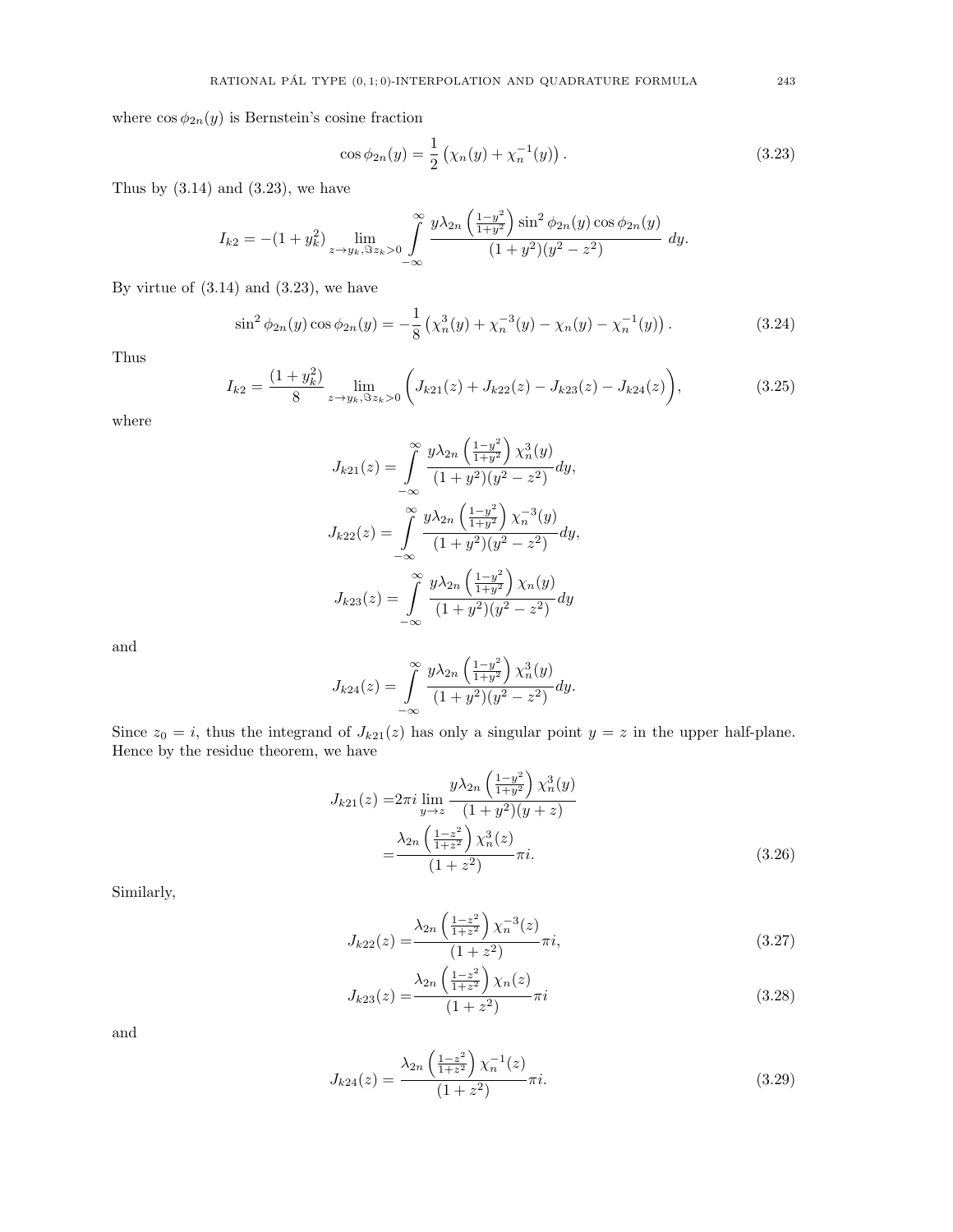Putting the values of  $J_{k21}(z)$ ,  $J_{k22}(z)$ ,  $J_{k23}(z)$  and  $J_{k24}(z)$  from (3.26), (3.27), (3.28) and (3.29), respectively, in (3.25), we get

$$
I_{k2} = \frac{(1+y_k^2)}{8} \lim_{z \to y_k, \Im z_k > 0} \frac{\lambda_{2n} \left(\frac{1-z^2}{1+z^2}\right)}{(1+z^2)} \left(\chi_n^3(z) + \chi_n^{-3}(z) - \chi_n(z) - \chi_n^{-1}(z)\right) \pi i.
$$

Since  $\chi_n(y_k) = 1$ , thus

$$
I_{k2} = 0.\t\t(3.30)
$$

Using  $(3.22)$  and  $(3.30)$  in  $(3.7)$ , the Lemma follows.

**Lemma 10.** For  $E_k, k = 1, 2, ..., n - 1$  given by (3.3), we have

$$
E_k = \frac{2\pi (1 - x_k^2)^{3/2}}{\lambda_{2n}(x_k)}.
$$

*Proof.*  $E_k$  for  $k = 1, 2, ..., n - 1$  given by (3.3), due to (2.8) and Lemma 2 can be represented as

$$
E_k = \frac{1}{(1 - x_k^2)U'_n(x_k)} \int_{-1}^1 (1 - x^2)^2 U'_n(x) \ell_k^2(x) dx
$$
  
= 
$$
\frac{(1 - x_k^2)}{\lambda_{2n}^2(x_k)U'_n(x_k)} \int_{-1}^1 \frac{(1 - x^2)U'_n(x) \sin^2 \mu_{2n}(x)}{(x - x_k)^2} dx.
$$

Since

$$
U'_n(x) = \frac{-\cos\mu_{2n}(x)\lambda_{2n}(x)\sqrt{1-x^2} + x\sin\mu_{2n}(x)}{(1-x^2)^{3/2}},
$$

we have

$$
E_k(x) = \frac{(1 - x_k^2)}{\lambda_{2n}^2(x_k)U'_n(x_k)}I_k,
$$
\n(3.31)

where

$$
I_k = I_{k1} - I_{k2} \tag{3.32}
$$

with

$$
I_{k1} = \int_{-1}^{1} \frac{x \sin^3 \mu_{2n}(x)}{\sqrt{1 - x^2}(x - x_k)^2} dx
$$
 (3.33)

and

$$
I_{k2} = \int_{-1}^{1} \frac{\lambda_{2n}(x) \sin^2 \mu_{2n}(x) \cos \mu_{2n}(x)}{(x - x_k)^2} dx.
$$
 (3.34)

Using transformation  $(3.10)$  and due to  $(3.11)$ ,  $(3.13)$  and  $(3.14)$ ,  $(3.33)$  can be transformed to

$$
I_{k1} = \frac{(1+y_k)^2}{2} \int_{-\infty}^{\infty} \frac{(1-y^2)\sin^3 \phi_{2n}(y)}{(y^2-y_k^2)^2} dy
$$
  
= 
$$
\frac{(1+y_k^2)^2}{2} \lim_{z \to y_k, \Im z_k > 0} \int_{-\infty}^{\infty} \frac{(1-y^2)\sin^3 \phi_{2n}(y)}{(y^2-z^2)^2} dy.
$$
 (3.35)

Due to (3.16), (3.35) can be represented as

$$
I_{k1} = -\frac{(1+y_k)^2}{16i} \lim_{z \to y_k, \Im z_k > 0} \left( I_{k11}(z) - 3I_{k12}(z) + 3I_{k13}(z) - I_{k14}(z) \right),\tag{3.36}
$$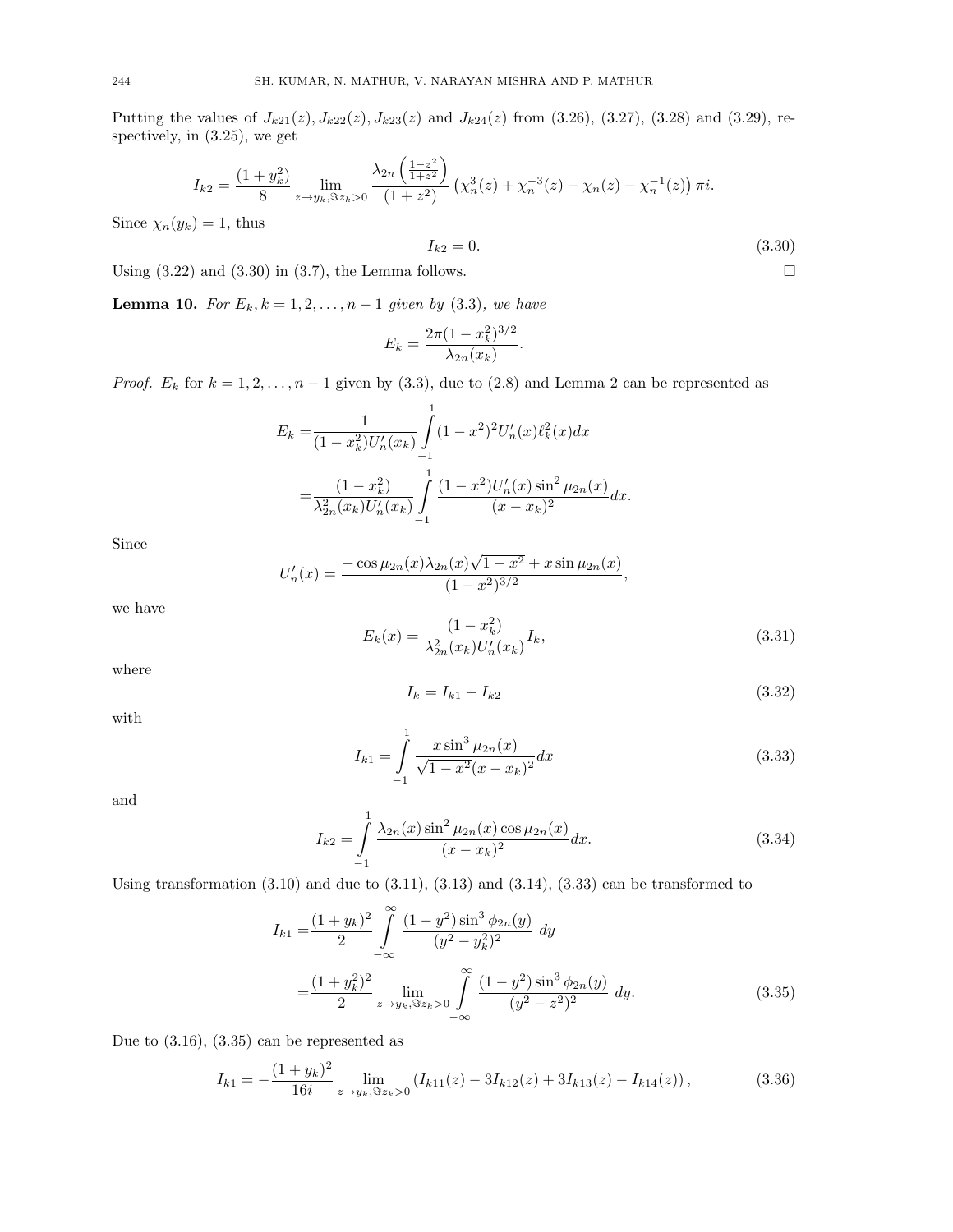$$
I_{k11}(z) = \int_{-\infty}^{\infty} \frac{(1 - y^2)\chi_n^3(y)}{(y^2 - z^2)^2} dy,
$$
  

$$
I_{k12}(z) = \int_{-\infty}^{\infty} \frac{(1 - y^2)\chi_n(y)}{(y^2 - z^2)^2} dy,
$$
  

$$
I_{k13}(z) = \int_{-\infty}^{\infty} \frac{(1 - y^2)\chi_n^{-1}(y)}{(y^2 - z^2)^2} dy
$$

and

$$
I_{k14}(z) = \int_{-\infty}^{\infty} \frac{(1-y^2)\chi_n^{-3}(y)}{(y^2-z^2)^2} dy.
$$

Since  $z_0 = i$ , the integrand of  $I_{k11}(z)$  has only a singular point  $y = z$  in the upper half-plane. Thus by the residue theorem, we have

$$
I_{k11}(z) = 2\pi i \lim_{y \to z} \frac{d}{dy} \frac{(1 - y^2)\chi_n^3(y)}{(y + z)^2}
$$

which implies

$$
I_{k11}(z) = 2\pi i \left( \frac{z\{3(1-z^2)\chi_n^2(z)\chi_n'(z) - 2z\chi_n^3(z)\} - (1-z^2)\chi_n^3(z)}{4z^3} \right).
$$

On simple calculations and using  $\chi_n(y_k) = 1$ , we get

$$
\lim_{z \to y_k, \Im z_k > 0} I_{k11}(z) = \frac{\pi i}{2y_k^3} \left( 3y_k (1 - y_k^2) \sum_{j=0}^{2n-1} \frac{z_j - \bar{z}_j}{(y_k - z_j)(y_k - \bar{z}_j)} - (1 + y_k^2) \right). \tag{3.37}
$$

Similarly,

$$
\lim_{z \to y_k, \Im z_k > 0} I_{k14}(z) = \frac{\pi i}{2y_k^3} \left( 3y_k (1 - y_k^2) \sum_{j=0}^{2n-1} \frac{z_j - \bar{z}_j}{(y_k - z_j)(y_k - \bar{z}_j)} - (1 + y_k^2) \right). \tag{3.38}
$$

Since the integrand of  $I_{k12}(z)$  has only a singular point  $y = z$  in the upper half-plane. Thus again, using the residue theorem, we have

$$
I_{k12}(z) = 2\pi i \lim_{y \to z} \frac{d}{dy} \frac{(1 - y^2)\chi_n(y)}{(y + z)^2}
$$

which gives

$$
I_{k12}(z) = 2\pi i \left( \frac{z\{(1-z^2)\chi'_n(z) - 2z\chi_n(z)\} - (1-z^2)\chi_n(z)}{4z^3} \right).
$$

On simple calculations and using  $\chi_n(y_k) = 1$ , we get

$$
\lim_{z \to y_k, \Im z_k > 0} I_{k12}(z) = \frac{\pi i}{2y_k^3} \left( y_k (1 - y_k^2) \sum_{j=0}^{2n-1} \frac{z_j - \bar{z}_j}{(y_k - z_j)(y_k - \bar{z}_j)} - (1 + y_k^2) \right).
$$
(3.39)

Similarly,

$$
\lim_{z \to y_k, \Im z_k > 0} I_{k13}(z) = \frac{\pi i}{2y_k^3} \left( y_k (1 - y_k^2) \sum_{j=0}^{2n-1} \frac{z_j - \bar{z}_j}{(y_k - z_j)(y_k - \bar{z}_j)} - (1 + y_k^2) \right)
$$
(3.40)

Using (3.37), (3.38), (3.39), (3.40) in (3.36), we get

$$
I_{k1} = 0.\t\t(3.41)
$$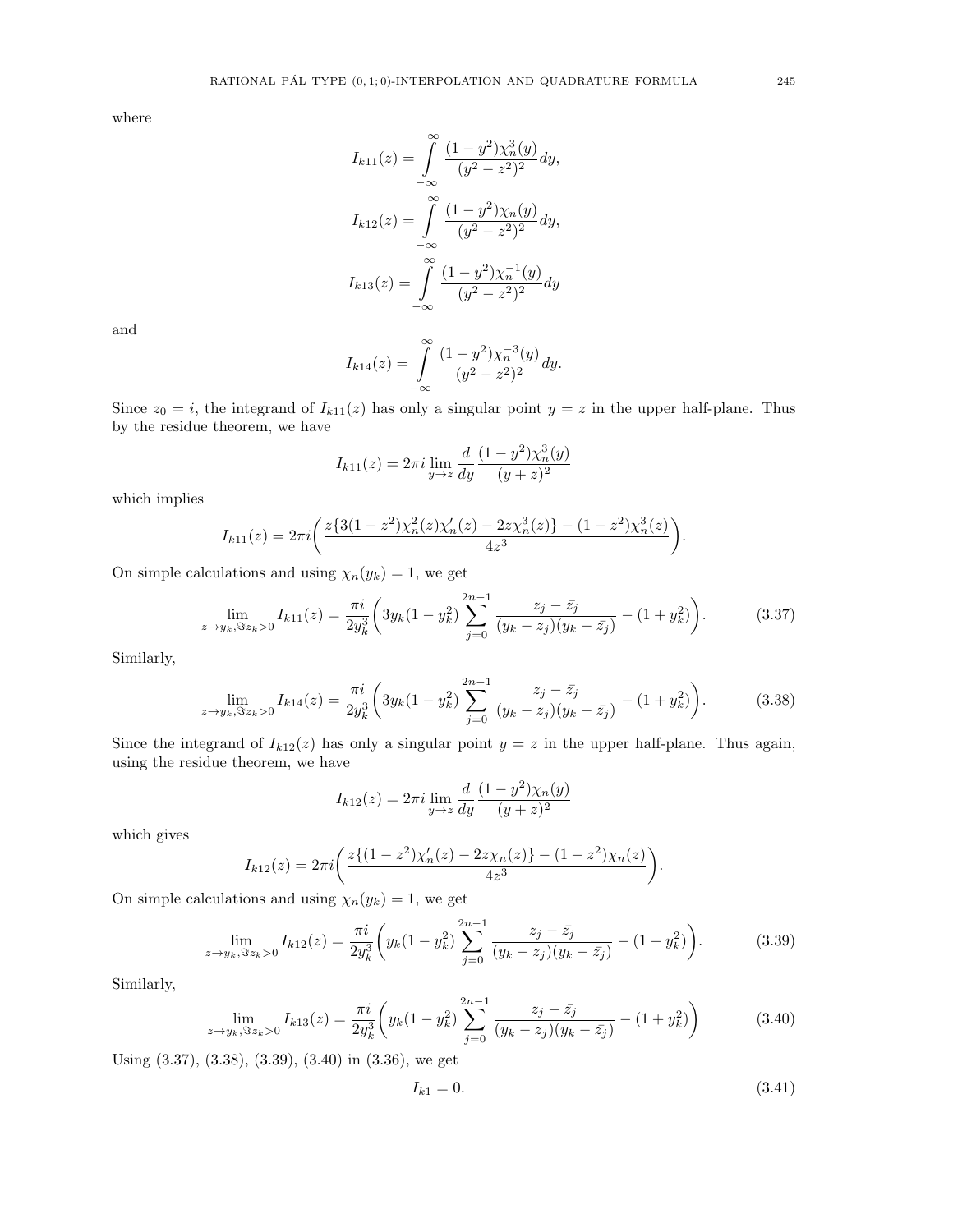Now we evaluate  $I_{k2}$  given by (3.34). Using the transformation (3.10) and due to (3.11), (3.13) and (3.14), (3.34) can be written as

$$
I_{k2} = (1+y_k^2)^2 \int_{-\infty}^{\infty} \frac{y\lambda_{2n} \left(\frac{1-y^2}{1+y^2}\right) \sin^2 \mu_{2n} \left(\frac{1-y^2}{1+y^2}\right) \cos \mu_{2n} \left(\frac{1-y^2}{1+y^2}\right)}{(y^2-y_k^2)^2} dy.
$$

Thus by  $(3.15)$  and  $(3.23)$ , we have

$$
I_{k2} = (1 + y_k^2)^2 \lim_{z \to y_k, \Im z_k > 0} \int_{-\infty}^{\infty} \frac{y \lambda_{2n} \left(\frac{1 - y^2}{1 + y^2}\right) \sin^2 \phi_{2n}(y) \cos \phi_{2n}(y)}{(y^2 - z^2)^2} dy.
$$

Using (3.24) in the above equation, we get

$$
I_{k2} = -\frac{(1+y_k^2)^2}{8} \lim_{z \to y_k, \Im z_k > 0} \left( I_{k21}(z) + I_{k22}(z) - I_{k23}(z) - I_{k24}(z) \right),\tag{3.42}
$$

where

$$
I_{k21}(z) = \int_{-\infty}^{\infty} \frac{y\lambda_{2n} \left(\frac{1-y^2}{1+y^2}\right) \chi_n^3(y)}{(y^2 - z^2)^2} dy,
$$
  

$$
I_{k22}(z) = \int_{-\infty}^{\infty} \frac{y\lambda_{2n} \left(\frac{1-y^2}{1+y^2}\right) \chi_n^{-3}(y)}{(y^2 - z^2)^2} dy,
$$
  

$$
I_{k23}(z) = \int_{-\infty}^{\infty} \frac{y\lambda_{2n} \left(\frac{1-y^2}{1+y^2}\right) \chi_n(y)}{(y^2 - z^2)^2} dy
$$

and

$$
I_{k24}(z) = \int_{-\infty}^{\infty} \frac{y\lambda_{2n} \left(\frac{1-y^2}{1+y^2}\right) \chi_n^{-1}(y)}{(y^2 - z^2)^2} dy.
$$

Since  $z_0 = i$ , the integrand of  $I_{k21}(z)$  has only a singular point  $y = z$  in the upper half-plane. Thus by the residue theorem, we have

 $\overline{ }$ 

$$
I_{k21}(z) = 2\pi i \lim_{y \to z} \frac{d}{dy} \frac{y\lambda_{2n} \left(\frac{1-y^2}{1+y^2}\right) \chi_n^3(y)}{(y+z)^2}
$$
  
= 
$$
\frac{\pi i}{2z} \left(3\lambda_{2n} \left(\frac{1-z^2}{1+z^2}\right) \chi_n^2(z) \chi_n'(z) + \left(\lambda_{2n} \left(\frac{1-y^2}{1+y^2}\right)\right)'_z \chi_n^3(z)\right).
$$

On simple calculations and using  $\chi_n(y_k) = 1$ , we get

$$
\lim_{z \to y_k, \Im z_k > 0} I_{k21}(z) = \frac{\pi i}{2y_k} \left( 3\lambda_{2n} \left( \frac{1 - y_k^2}{1 + y_k^2} \right) \sum_{j=0}^{2n-1} \frac{z_j - \bar{z}_j}{(y_k - z_j)(y_k - \bar{z}_j)} + \left( \lambda_{2n} \left( \frac{1 - y^2}{1 + y^2} \right) \right)'_{y_k} \right). \tag{3.43}
$$

Similarly,

$$
\lim_{z \to y_k, \Im z_k > 0} I_{k22}(z) = \frac{\pi i}{2y_k} \left( 3\lambda_{2n} \left( \frac{1 - y_k^2}{1 + y_k^2} \right) \sum_{j=0}^{2n-1} \frac{z_j - \bar{z}_j}{(y_k - z_j)(y_k - \bar{z}_j)} + \left( \lambda_{2n} \left( \frac{1 - y^2}{1 + y^2} \right) \right)'_{y_k} \right).
$$
\n(3.44)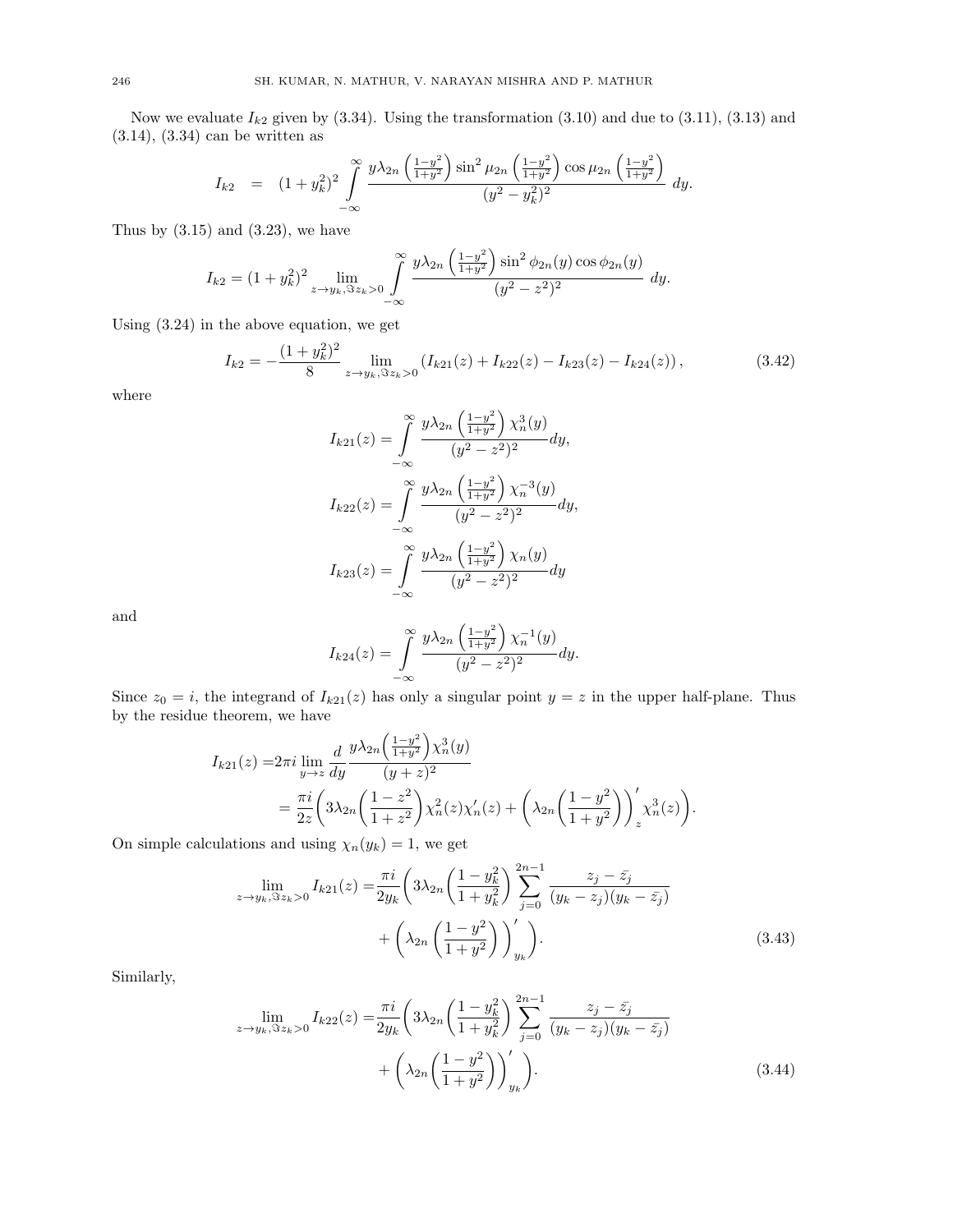The integrand of  $I_{k23}(z)$  has only a singular point  $y = z$  in the upper half-plane. Thus by the residue theorem, we have

$$
I_{k23}(z) = 2\pi i \lim_{y \to z} \frac{d}{dy} \frac{y\lambda_{2n} \left(\frac{1-y^2}{1+y^2}\right) \chi_n(y)}{(y+z)^2}
$$
  
=  $\frac{\pi i}{2z} \left( \lambda_{2n} \left( \frac{1-z^2}{1+z^2} \right) \chi'_n(z) + \left( \lambda_{2n} \left( \frac{1-y^2}{1+y^2} \right) \right)'_z \chi_n(z) \right)$ 

which on simple calculations and using  $\chi_n(y_k) = 1$ , gives

$$
\lim_{z \to y_k, \Im z_k > 0} I_{k23}(z) = \frac{\pi i}{2y_k} \left( \lambda_{2n} \left( \frac{1 - y_k^2}{1 + y_k^2} \right) \sum_{j=0}^{2n-1} \frac{z_j - \bar{z}_j}{(y_k - z_j)(y_k - \bar{z}_j)} + \left( \lambda_{2n} \left( \frac{1 - y^2}{1 + y^2} \right) \right)'_{y_k} \right)
$$
\n
$$
\lim_{z \to z_k, \Im z_k \to 0} I_{k24}(z) = \frac{\pi i}{2n} \left( \lambda_{2n} \left( \frac{1 - y_k^2}{1 + z^2} \right) \sum_{j=0}^{2n-1} \frac{z_j - \bar{z}_j}{(y_k - y_k)(y_k - \bar{z}_j)} \right)
$$
\n(3.45)

$$
\lim_{z \to y_k, \Im z_k > 0} I_{k24}(z) = \frac{\hbar v}{2y_k} \left( \lambda_{2n} \left( \frac{1 - y_k}{1 + y_k^2} \right) \sum_{j=0} \frac{z_j - z_j}{(y_k - z_j)(y_k - \bar{z}_j)} + \left( \lambda_{2n} \left( \frac{1 - y^2}{1 + y^2} \right) \right)'_{y_k} \right).
$$
\n(3.46)

Using (3.43), (3.44), (3.45) and (3.46) in (3.42), we get

$$
I_{k2} = -\frac{(1+y_k^2)^2}{4y_k}\pi i \left(\lambda_{2n} \left(\frac{1-y_k^2}{1+y_k^2}\right) \sum_{j=0}^{2n-1} \frac{z_j - \bar{z}_j}{(y_k - z_j)(y_k - \bar{z}_j)}\right).
$$

We know that

$$
\sum_{j=0}^{2n-1} \frac{z_j - \bar{z}_j}{(y_k - z_j)(y_k - \bar{z}_j)} = -\frac{4\lambda_{2n}(x_k)}{i(1 + y_k^2)},
$$

$$
I_{k2} = \frac{2\pi\lambda_{2n}^2(x_k)}{(1 + y_k^2)}.
$$
(3.47)

hence

$$
\sqrt{1-x_k^2}
$$

Putting the values of  $I_{k1}$  and  $I_{k2}$  from (3.41) and (3.47), respectively, in (3.32), we get

$$
I_k = -\frac{2\pi\lambda_{2n}^2(x_k)}{\sqrt{1-x_k^2}}.
$$

Substituting this value of  $I_k$  in (3.31), the Lemma follows.  $\Box$ 

**Lemma 11.** For  $E_0$  defined by (3.3) for  $k = 0$ , we have

$$
E_0=0.
$$

*Proof.* For  $k = 0$ , (3.3) can be represented as

$$
E_0 = \frac{1}{2U_n^2(1)U_n'(1)}I_0,\t\t(3.48)
$$

where

$$
I_0 = \int_{-1}^{1} (1+x)(1-x^2)U_n^2(x)U_n'(x)dx
$$
  
= 
$$
\int_{-1}^{1} (1+x)\sin^2 \mu_{2n}(x)\left(\frac{x\sin \mu_{2n}(x) - \cos \mu_{2n}(x)\lambda_{2n}(x)\sqrt{1-x^2}}{(1-x^2)^{3/2}}\right)dx,
$$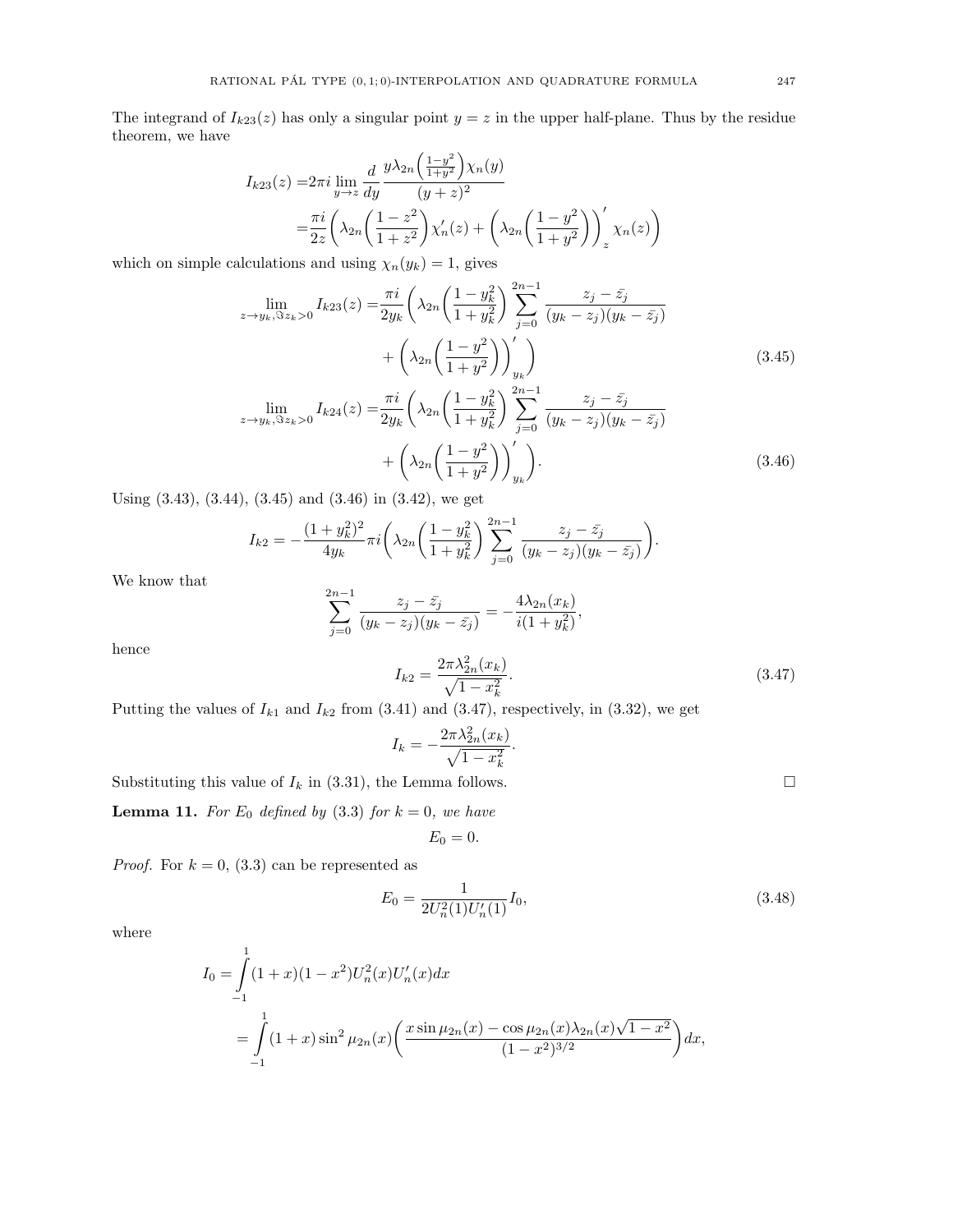$$
I_0 = I_{01} - I_{02}, \t\t(3.49)
$$

$$
I_{01} = \int_{-1}^{1} \sqrt{\frac{1+x}{1-x}} \left(\frac{x\sin^3\mu_{2n}(x)}{(1-x^2)}\right) dx\tag{3.50}
$$

and

$$
I_{02} = \int_{-1}^{1} \sqrt{\frac{1+x}{1-x}} \left( \frac{\sin^2 \mu_{2n}(x) \cos \mu_{2n}(x) \lambda_{2n}(x)}{\sqrt{1-x^2}} \right) dx.
$$
 (3.51)

First, we evaluate  $I_{01}$ . Using transformations  $(3.10)$  and  $(3.11)$ ,  $(3.12)$  and  $(3.14)$  in  $(3.50)$ , we have

$$
I_{01} = \frac{1}{2} \int_{-\infty}^{\infty} \frac{1}{y^2} \left( \frac{1 - y^2}{1 + y^2} \right) \sin^3 \phi_{2n}(y) dy,
$$

and due to  $(3.15)$ ,  $I_1$  can be represented as

$$
I_{01} = -\frac{1}{16i} \int_{-\infty}^{\infty} \left( I_{011} - I_{012} - 3I_{013} + 3I_{014} \right), \tag{3.52}
$$

where

$$
I_{011} = \int_{-\infty}^{\infty} \frac{(1 - y^2)\chi_n^3(y)}{y^2(1 + y^2)} dy,
$$
\n
$$
I_{012} = \int_{-\infty}^{\infty} \frac{(1 - y^2)\chi_n^{-3}(y)}{y^2(1 + y^2)} dy,
$$
\n
$$
I_{013} = \int_{-\infty}^{\infty} \frac{(1 - y^2)\chi_n(y)}{y^2(1 + y^2)} dy
$$
\n(3.54)

and

$$
I_{014} = \int_{-\infty}^{\infty} \frac{(1 - y^2)\chi_n^{-1}(y)}{y^2(1 + y^2)} dy.
$$

Since  $z_0 = i$ , the integrand of  $I_{011}$ , given by (3.53), has only a singular point  $y = 0$  in the upper half-plane. Thus by the residue theorem, we have

$$
I_{011} = 2\pi i \lim_{y \to 0} \frac{d}{dy} \frac{1 - y^2}{1 + y^2} \chi_n^3(y) = 6\pi i \sum_{j=0}^{2n-1} \left( \frac{1}{\bar{z}_j} - \frac{1}{z_j} \right) = -24\pi \lambda_{2n}(1). \tag{3.55}
$$

Similarly,

$$
I_{012} = -24\pi\lambda_{2n}(1). \tag{3.56}
$$

Again, using the residue theorem for  $I_{013}$ , given by  $(3.54)$ , we get

$$
I_{013} = 2\pi i \lim_{y \to 0} \frac{d}{dy} \frac{1 - y^2}{1 + y^2} \chi_n(y) = 2\pi i \sum_{j=0}^{2n-1} \left( \frac{1}{\bar{z}_j} - \frac{1}{z_j} \right) = -8\pi \lambda_{2n}(1). \tag{3.57}
$$

and, similarly,

$$
I_{014} = -8\pi\lambda_{2n}(1). \tag{3.58}
$$

Thus using (3.55), (3.56), (3.57) and (3.58) in (3.52), we get

$$
I_{01} = 0.\t\t(3.59)
$$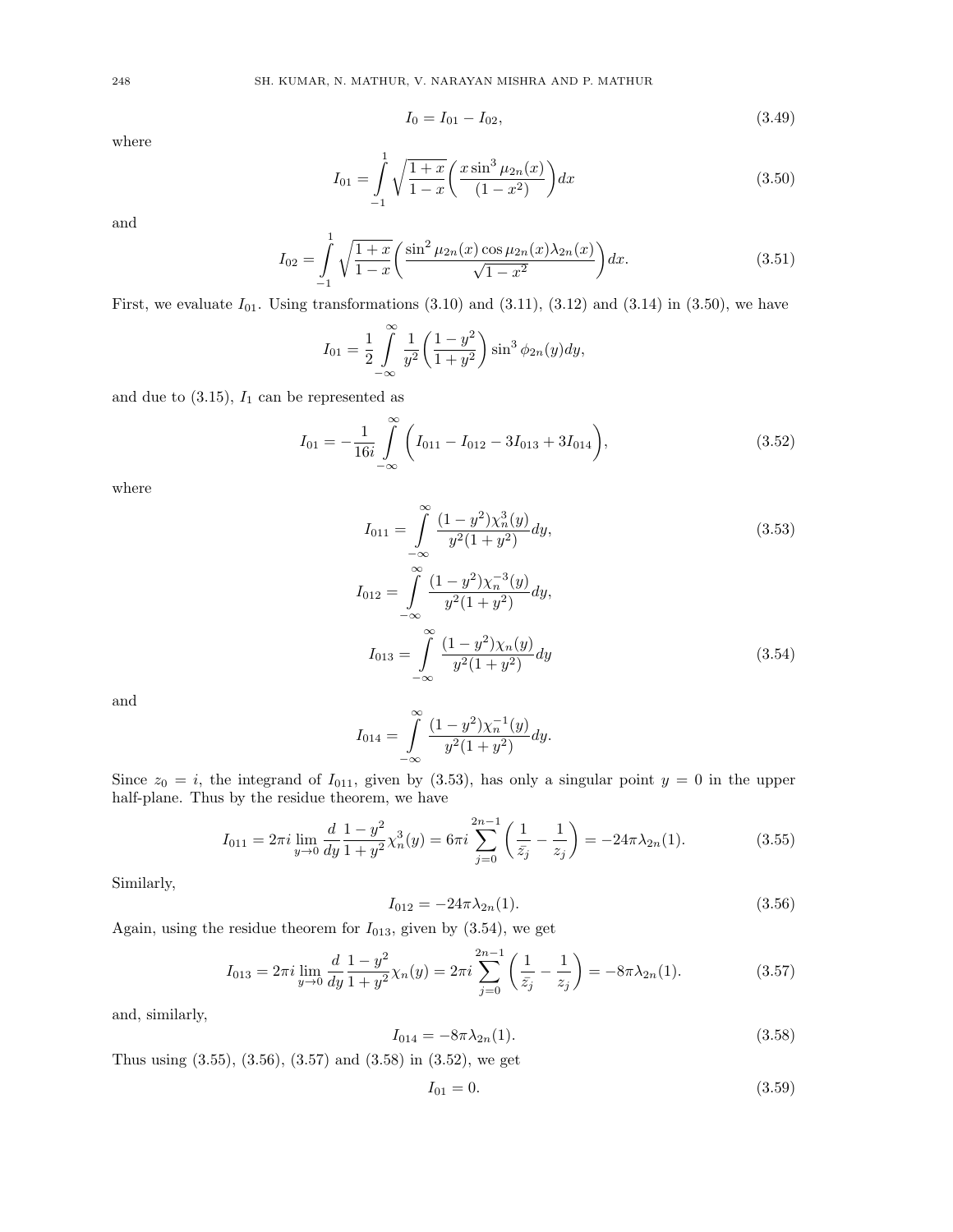Now, for  $I_{02}$ , given by  $(3.51)$ , due to  $(3.10)$ – $(3.12)$  and  $(3.14)$ , on a simple calculation, we have

$$
I_{02} = \int_{-\infty}^{\infty} \frac{\sin^2 \phi_{2n}(y) \cos \phi_{2n}(y) \lambda_{2n} \left(\frac{1-y^2}{1+y^2}\right)}{y(1+y^2)} dy
$$

which, due to (3.24), can be represented as

$$
I_{02} = -\frac{1}{8} \left( I_{021} + I_{022} - I_{023} - I_{024} \right),
$$
\n(3.60)

where

$$
I_{021} = \int_{-\infty}^{\infty} \frac{\lambda_{2n} \left(\frac{1-y^2}{1+y^2}\right) \chi_n^3(y)}{y(1+y^2)} dy,
$$
  
\n
$$
I_{022} = \int_{-\infty}^{\infty} \frac{\lambda_{2n} \left(\frac{1-y^2}{1+y^2}\right) \chi_n^{-3}(y)}{y(1+y^2)} dy,
$$
  
\n
$$
I_{023} = \int_{-\infty}^{\infty} \frac{\lambda_{2n} \left(\frac{1-y^2}{1+y^2}\right) \chi_n(y)}{y(1+y^2)} dy
$$

and

$$
I_{024} = \int_{-\infty}^{\infty} \frac{\lambda_{2n} \left(\frac{1-y^2}{1+y^2}\right) \chi_n^{-1}(y)}{y(1+y^2)} dy.
$$

Now, since for  $I_{021}$ , the only singularity on the upper half plane is  $y = 0$ , hence by residue theorem, we have

$$
I_{021} = 2\pi i \lim_{y \to 0} \frac{\lambda_{2n} \left(\frac{1-y^2}{1+y^2}\right) \chi_n^3(y)}{(1+y^2)} = 2\pi i \lambda_{2n}(1). \tag{3.61}
$$

Similarly,

$$
I_{022} = 2\pi i \lambda_{2n}(1). \tag{3.62}
$$

Again, for  $I_{023}$ , by the residue theorem, we have

$$
I_{023} = 2\pi i \lim_{y \to 0} \frac{\lambda_{2n} \left(\frac{1-y^2}{1+y^2}\right) \chi_n(y)}{(1+y^2)} = 2\pi i \lambda_{2n}(1) \tag{3.63}
$$

and

$$
I_{024} = 2\pi i \lambda_{2n}(1). \tag{3.64}
$$

Substituting the values of  $(3.61), (3.62), (3.63)$  and  $(3.64)$  in  $(3.60)$ , we get

$$
I_{02} = 0.\t\t(3.65)
$$

Putting the value of  $I_{01}$  and  $I_{02}$  from (3.59) and (3.65), respectively, in (3.49), we get  $I_0 = 0$  which, due to (3.48), implies

$$
E_0=0.
$$

 $\Box$ 

**Lemma 12.** For  $E_n$  defined by (3.3) for  $k = n$ , we have

$$
E_n=0.
$$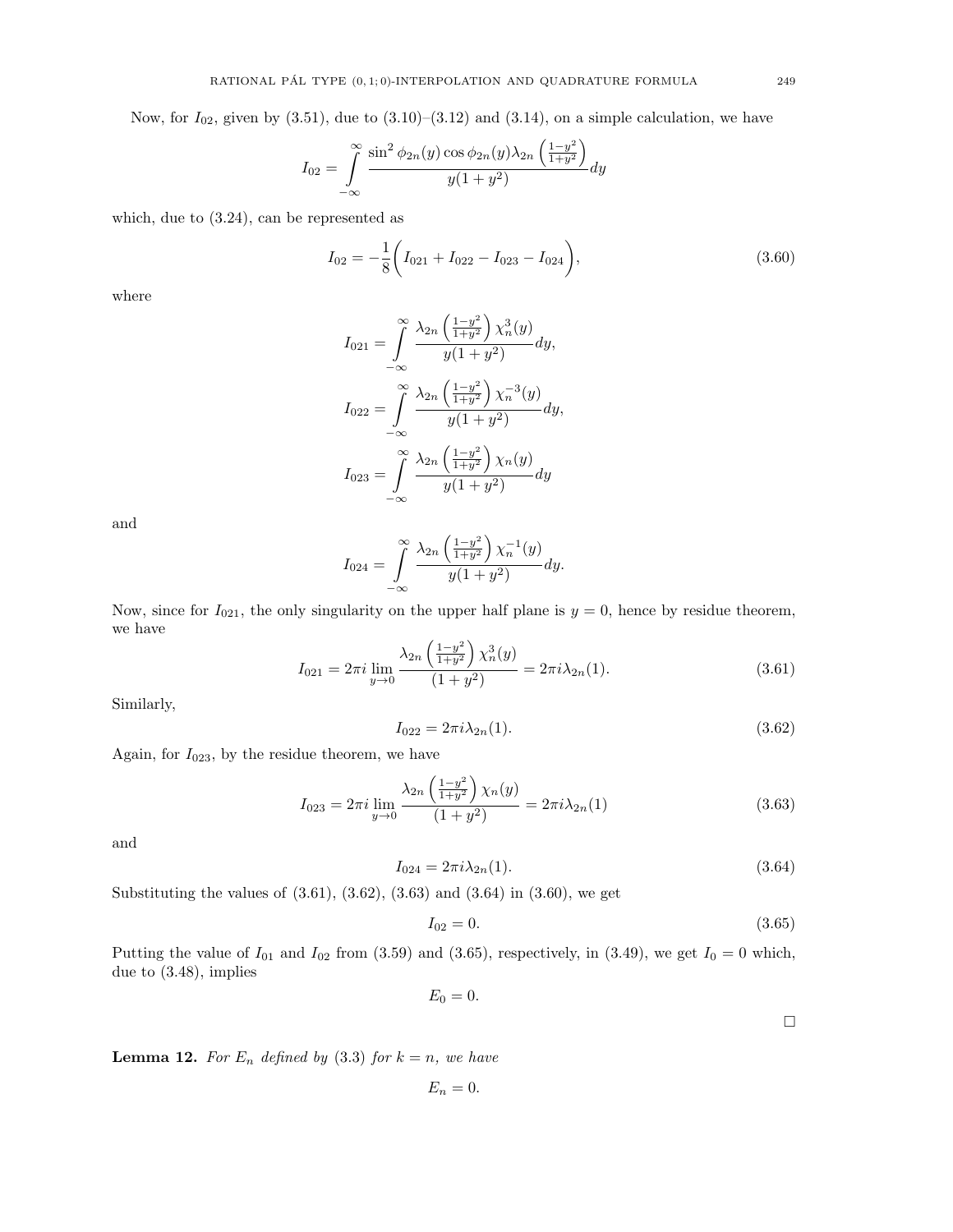*Proof.* For  $k = n$ , (3.3) can be represented as

$$
E_n(x) = \frac{1}{2U_n^2(-1)U_n'(-1)}I_n,
$$

where

$$
I_n = \int_{-1}^{1} (1-x)(1-x^2)U_n^2(x)U_n'(x)dx
$$
  
= 
$$
\int_{-1}^{1} \sqrt{\frac{1-x}{1+x}} \left(\frac{x\sin^3\mu_{2n}(x)}{(1-x^2)} - \frac{\sin^2\mu_{2n}(x)\cos\mu_{2n}(x)\lambda_{2n}(x)}{\sqrt{1-x^2}}\right)dx = I_{n1} - I_{n2}.
$$

Following the same steps as in Lemma 11, we get  $I_{n1} = I_{n2} = 0$  which implies that  $I_n = 0$  and hence the Lemma follows.  $\hfill \square$ 

**Lemma 13.** For  $C_k$  given by (3.5), we have  $C_k = 0$ ,  $k = 1, 2, ..., n - 2$ .

*Proof.*  $C_k$  given by  $(3.5)$ , can be represented as

$$
C_k = \frac{1}{(1 - t_k^2)U_n^2(t_k)U_n''(t_k)}I_k,
$$

where

$$
I_k = \int_{-1}^{1} \frac{(1-x^2)^2 U_n^2(x) U_n'(x)}{(x-t_k)} dx,
$$

which reduces to

$$
I_k = \int_{-1}^{1} \frac{1}{(x - t_k)} \left( \frac{x \sin^3 \mu_{2n}(x)}{\sqrt{1 - x^2}} - \sin^2 \mu_{2n}(x) \cos \mu_{2n}(x) \lambda_{2n}(x) \right) dx = I_{k1} - I_{k2},
$$

where

$$
I_{k1} = \int_{-1}^{1} \frac{x \sin^3 \mu_{2n}(x)}{(x - t_k)\sqrt{1 - x^2}} dx
$$

and

$$
I_{k2} = \int_{-1}^{1} \frac{\sin^2 \mu_{2n}(x) \cos \mu_{2n}(x) \lambda_{2n}(x)}{(x - t_k)} dx.
$$

Proceeding as in the above lemmas, it follows that  $I_{k1} = I_{k2} = 0$  which implies that  $I_k = 0$ , from which the Lemma follows.  $\hfill \square$ 

From Lemma 9–13 and (3.2), Theorem 7 follows.

#### 4. Conclusion

Here, a quadrature formula corresponding to the Pál type  $(0, 1; 0)$ -interpolation in rational spaces has been obtained. This study may further be extended to the case of lacunary interpolation in rational spaces.